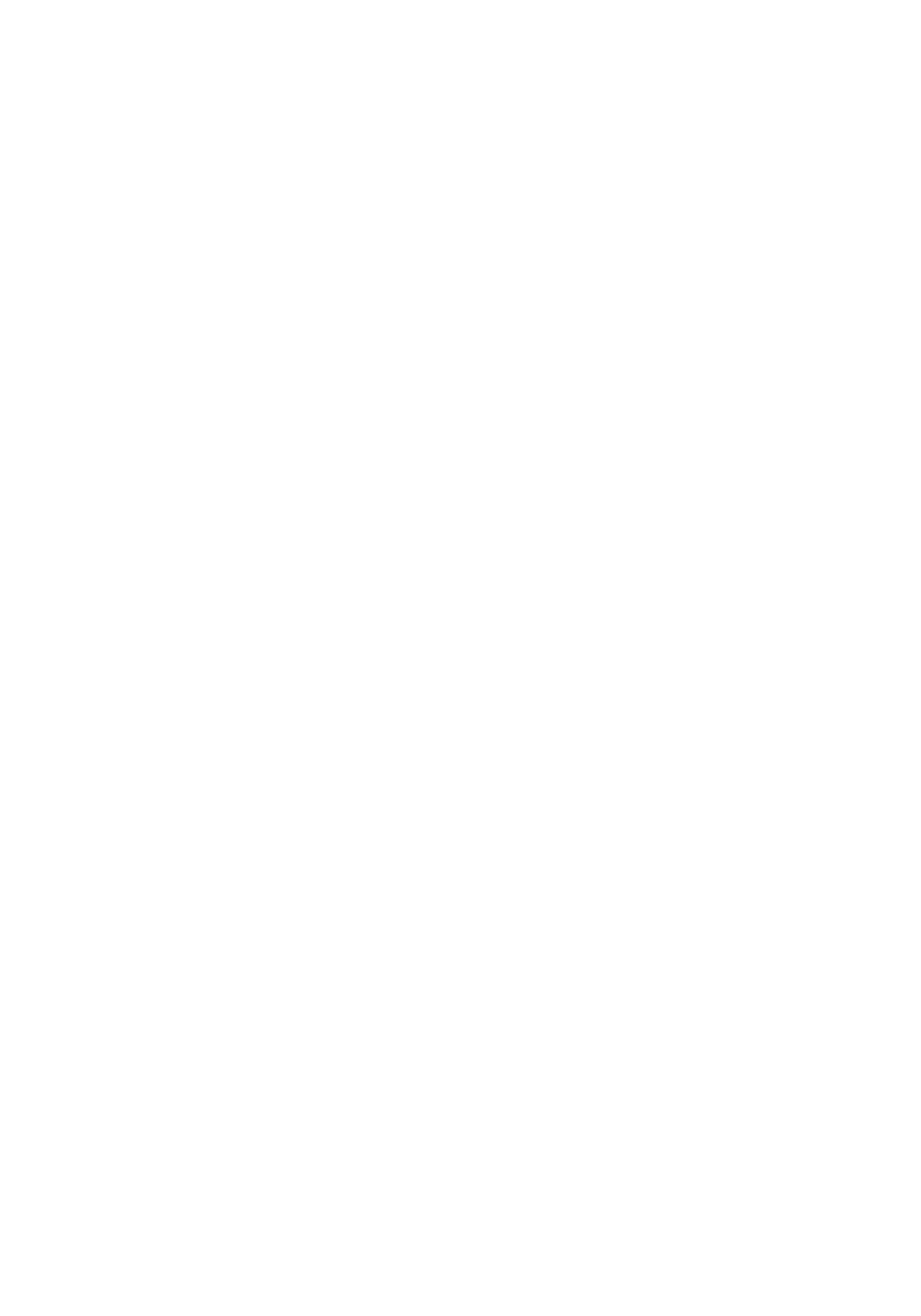

## Estimation of lactate concentration during excercise

Thomas Berntsen

Master of Science in Cybernetics and Robotics Submission date: November 2021 Supervisor: Anders Lyngvi Fougner, ITK Co-supervisor: Johannes Tjønnås, SINTEF

Norwegian University of Science and Technology Department of Engineering Cybernetics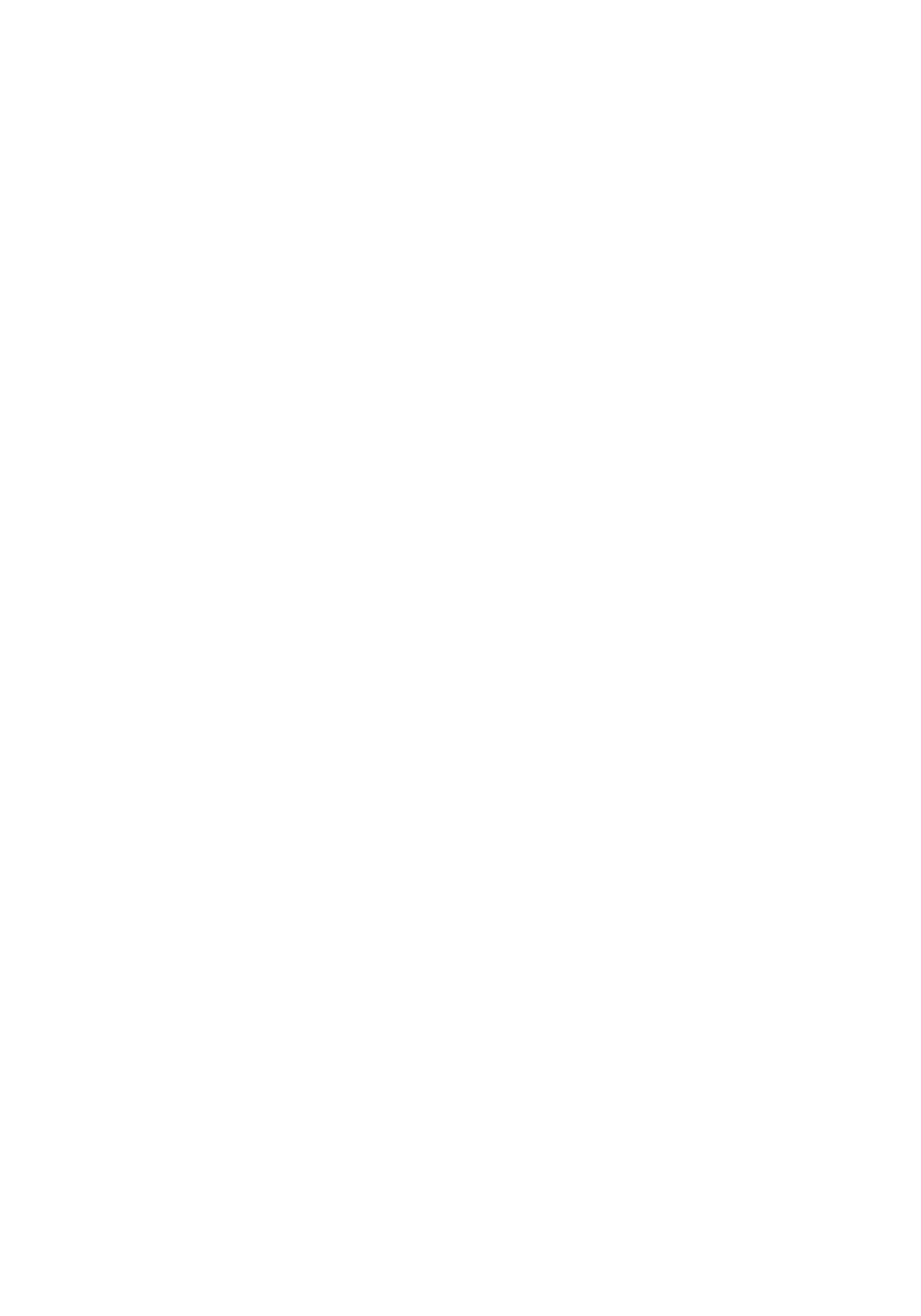#### Abstract

This thesis explores the development and implementation of models and estimation of continuous lactate concentration in athletes during exercise. The goal of such a estimator is to accurately and reliably determine the lactate concentration of an athlete. When exercising it is important to keep the intensity under control, which can be done by measuring the lactate concentration in the blood intermittently during exercise. This requires expensive equipment and discomfort as a small blood sample is taken. To make lactate concentration a more widely accessible physiological marker, a cheaper, less intrusive method of estimating the lactate concentration is sought in this thesis.

To generate the data required for such an estimator, test protocols where designed and two test subjects went through the same set of testing days. The data was gathered, synchronised and organized for further use. A model based on physiological principals was chosen and simplified for use in a Kalman filter estimator. The Matlab implementation of this estimator yielded limited results as the data basis was not that large. A larger study with a larger data basis might yield results that are more applicable on other athletes.

Chapter 1 describes the motivation behind the problem, as well as the given problem description and approach. Chapter 2 introduces the essential theoretical background for the methods described in Chapter 3. Chapter 4 contains all the results from both the data gathering process as well as estimations with different inputs. In Chapter 5 these results are discussed and summarized.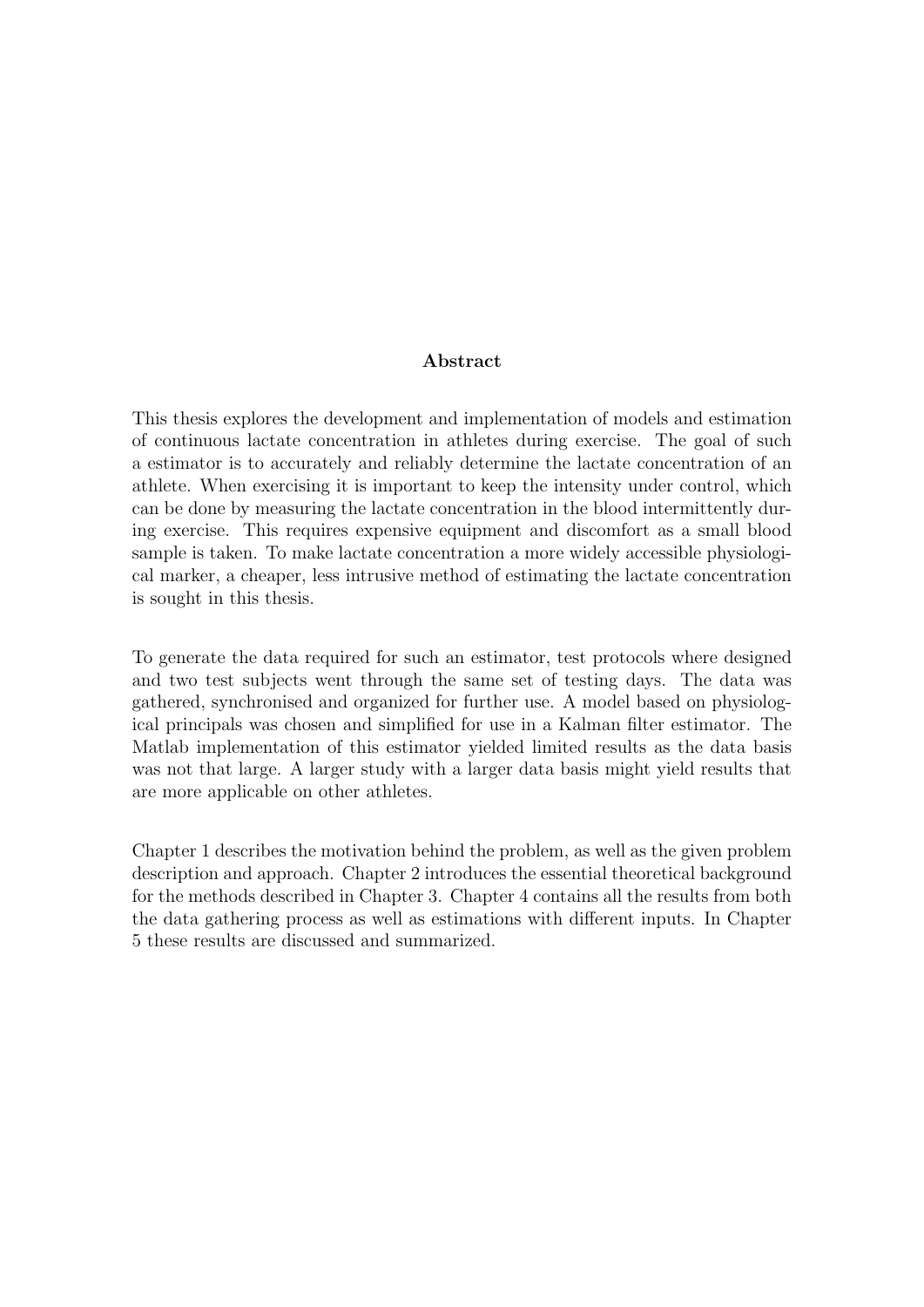Denne avhandlingen utforsker utviklingen of implementering av modeller og estimering av kontinuerlig laktat konsentrasjon hos utøvere under trening. Målet med en slik estimator er å bestemme laktakkonsentrasjonen hos en utøver. Når man trener er det viktig og styre intesiteten, dette kan gjøres ved å måle laktatkonsentrasjonen i blodet underveis i treningen. Dette krever dyrst utstyr og er ubehagelig å gjennomfør siden det kreves en blodprøve. For å gjøre intensitetstyring etter laktat mer tilgjengelig for folk søkes det derfor etter en billigere, mindre invasiv metode for å estimere laktatkonsentrasjonen under trening.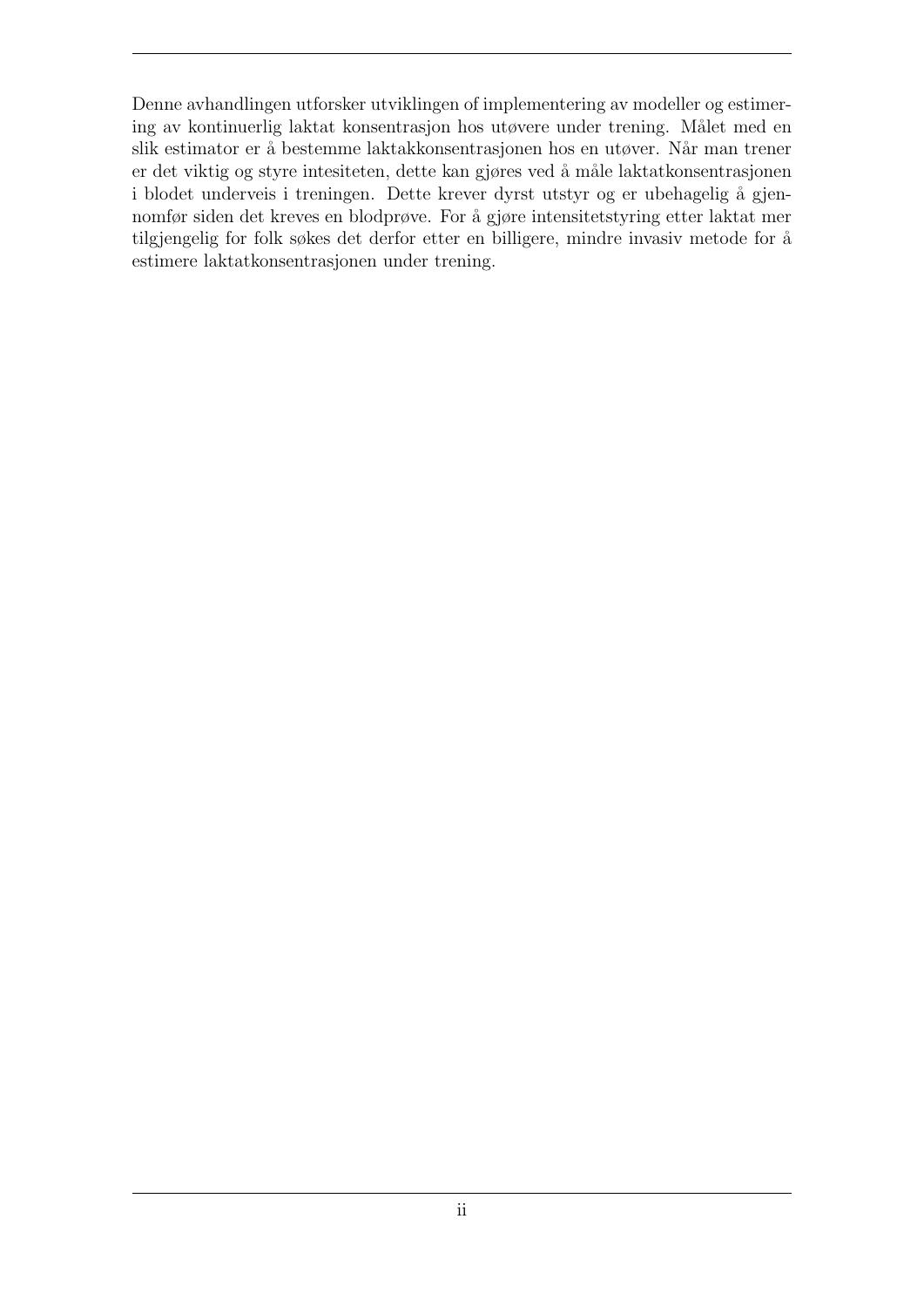## Table of Contents

|                |        | List of Figures                                                                      | iii            |
|----------------|--------|--------------------------------------------------------------------------------------|----------------|
|                |        | List of Tables                                                                       | iv             |
| $\mathbf{1}$   |        | Introduction                                                                         | $\mathbf{1}$   |
|                | 1.1    |                                                                                      | $\mathbf{1}$   |
|                | 1.2    |                                                                                      | $\mathbf{1}$   |
|                | 1.3    |                                                                                      | $\overline{2}$ |
| $\overline{2}$ | Theory |                                                                                      | 3              |
|                | 2.1    |                                                                                      | 3              |
|                |        | 2.1.1                                                                                | 3              |
|                |        | 2.1.2                                                                                | 3              |
|                | 2.2    | <b>RPE</b>                                                                           | $5\,$          |
|                | 2.3    |                                                                                      | $\overline{5}$ |
|                |        | 2.3.1                                                                                | $\overline{5}$ |
| 3              |        | Method                                                                               | 8              |
|                | 3.1    |                                                                                      | 8              |
|                |        | 3.1.1                                                                                | 8              |
|                |        | 3.1.2                                                                                | 8              |
|                |        | 3.1.3<br>Testing protocols $\ldots \ldots \ldots \ldots \ldots \ldots \ldots \ldots$ | 8              |
|                |        | 3.1.4                                                                                | 9              |
|                |        | 3.1.5                                                                                | 9              |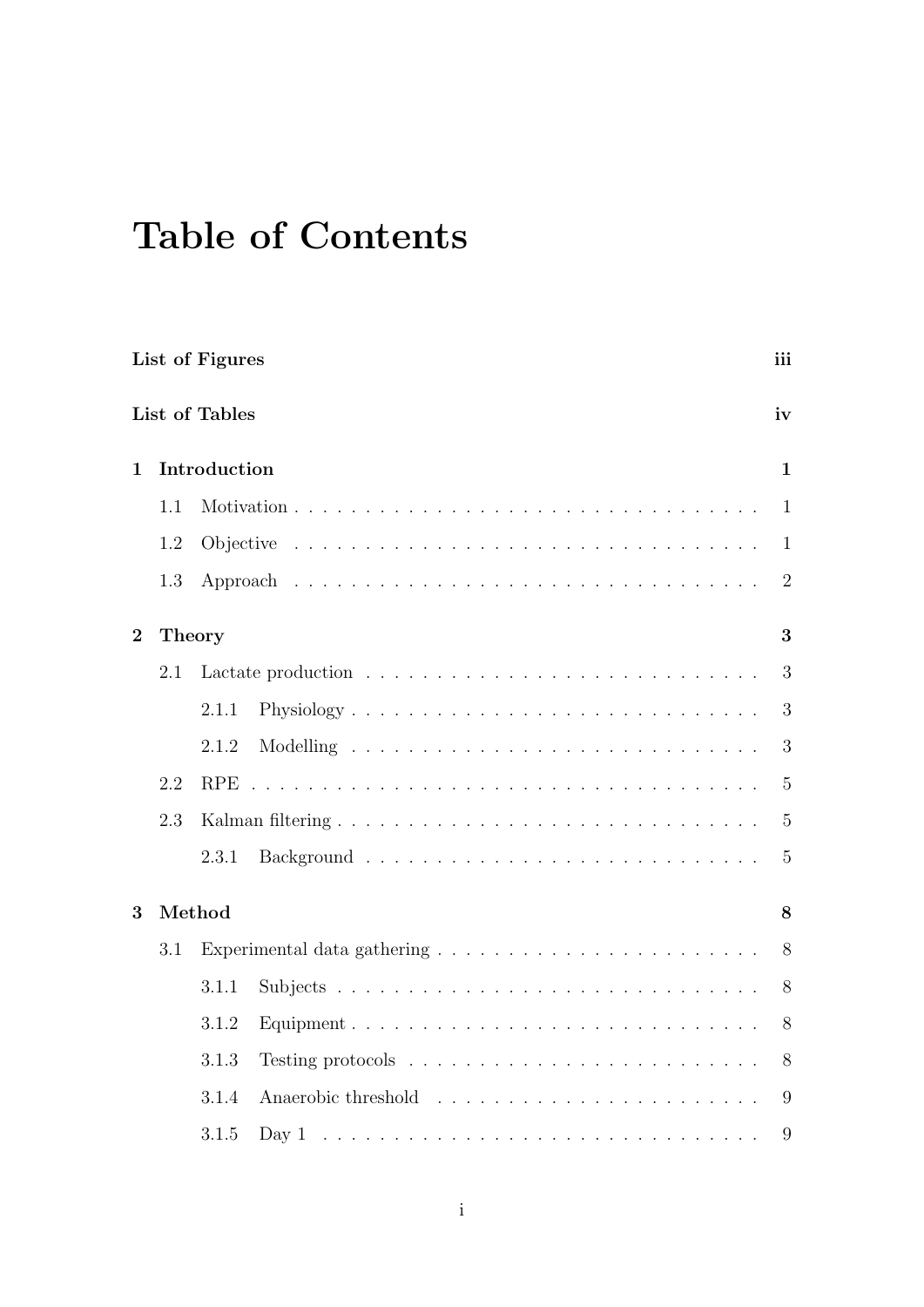|                          |         | 3.1.6               |                                                                                                                                                                                                                                | 9         |
|--------------------------|---------|---------------------|--------------------------------------------------------------------------------------------------------------------------------------------------------------------------------------------------------------------------------|-----------|
|                          |         | 3.1.7               |                                                                                                                                                                                                                                | 9         |
|                          | 3.2     |                     |                                                                                                                                                                                                                                | 9         |
|                          |         | 3.2.1               |                                                                                                                                                                                                                                |           |
|                          |         | 3.2.2               | Continuous model                                                                                                                                                                                                               | 10        |
|                          |         | 3.2.3               |                                                                                                                                                                                                                                | 11        |
|                          |         | 3.2.4               | Process noise recovered and contact the contact of the contact of the process noise of the contact of the contact of the contact of the contact of the contact of the contact of the contact of the contact of the contact of  | 11        |
|                          |         | 3.2.5               |                                                                                                                                                                                                                                | 11        |
|                          |         | 3.2.6               |                                                                                                                                                                                                                                | 11        |
|                          |         | 3.2.7               |                                                                                                                                                                                                                                | 12        |
|                          |         |                     |                                                                                                                                                                                                                                |           |
| $\overline{\mathcal{A}}$ | Results |                     | Data gathering $\ldots \ldots \ldots \ldots \ldots \ldots \ldots \ldots \ldots \ldots \ldots$                                                                                                                                  | 13        |
|                          | 4.1     |                     |                                                                                                                                                                                                                                | 13        |
|                          |         | 4.1.1               |                                                                                                                                                                                                                                | 13        |
|                          |         | 4.1.2               | Day two intervals $\ldots \ldots \ldots \ldots \ldots \ldots \ldots \ldots$                                                                                                                                                    | 14        |
|                          |         | 4.1.3               | Day three continuous efforts $\dots \dots \dots \dots \dots \dots \dots$                                                                                                                                                       | 15        |
|                          | 4.2     |                     |                                                                                                                                                                                                                                | 16        |
| $\overline{5}$           |         | <b>Discussion</b>   |                                                                                                                                                                                                                                | 20        |
|                          | 5.1     |                     |                                                                                                                                                                                                                                | 20        |
|                          |         | 5.1.1               |                                                                                                                                                                                                                                | 20        |
|                          |         | 5.1.2               | Reliability of lactate measurements                                                                                                                                                                                            | <b>20</b> |
|                          |         | 5.1.3               |                                                                                                                                                                                                                                | <b>20</b> |
|                          |         | 5.1.4               |                                                                                                                                                                                                                                | 21        |
|                          | 5.2     |                     |                                                                                                                                                                                                                                | 21        |
|                          |         | 5.2.1               |                                                                                                                                                                                                                                | 21        |
|                          | 5.3     |                     |                                                                                                                                                                                                                                | 21        |
|                          | 5.4     |                     | Further work response to the contract of the contract of the contract of the contract of the contract of the contract of the contract of the contract of the contract of the contract of the contract of the contract of the c | 21        |
|                          |         |                     |                                                                                                                                                                                                                                |           |
|                          |         | <b>Bibliography</b> |                                                                                                                                                                                                                                | 23        |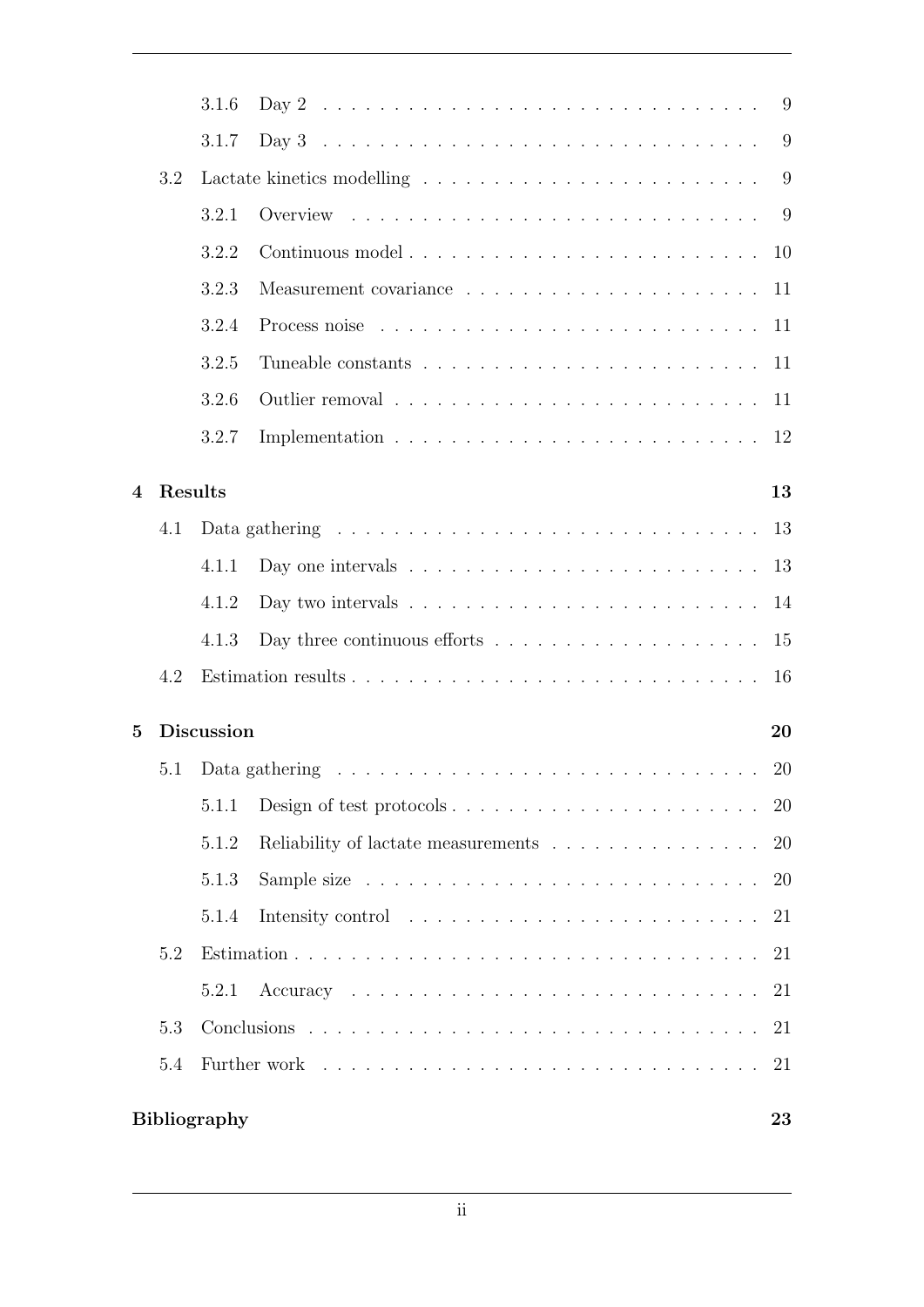# List of Figures

| 4.1 | Day one intervals. Power, Heart Rate and blood lactate measure-<br>ments are plotted | 14 |
|-----|--------------------------------------------------------------------------------------|----|
| 4.2 | Day two intervals. Power, Heart Rate and blood lactate measure-                      |    |
| 4.3 | Day three intervals. Power, Heart Rate and blood lactate measure-                    |    |
| 4.4 | Estimation of continuous effort from subject A with all measurements                 |    |
| 4.5 | Estimation of continuous effort from subject A with no measurements. 17              |    |
| 4.6 | Estimation of continuous effort from subject A with every other mea-                 |    |
| 4.7 | Estimation of continuous effort from subject B with all measurements                 |    |
| 4.8 | Estimation of continuous effort from subject B with no measurements. 18              |    |
| 4.9 | Estimation of continuous effort from subject B with every other mea-                 |    |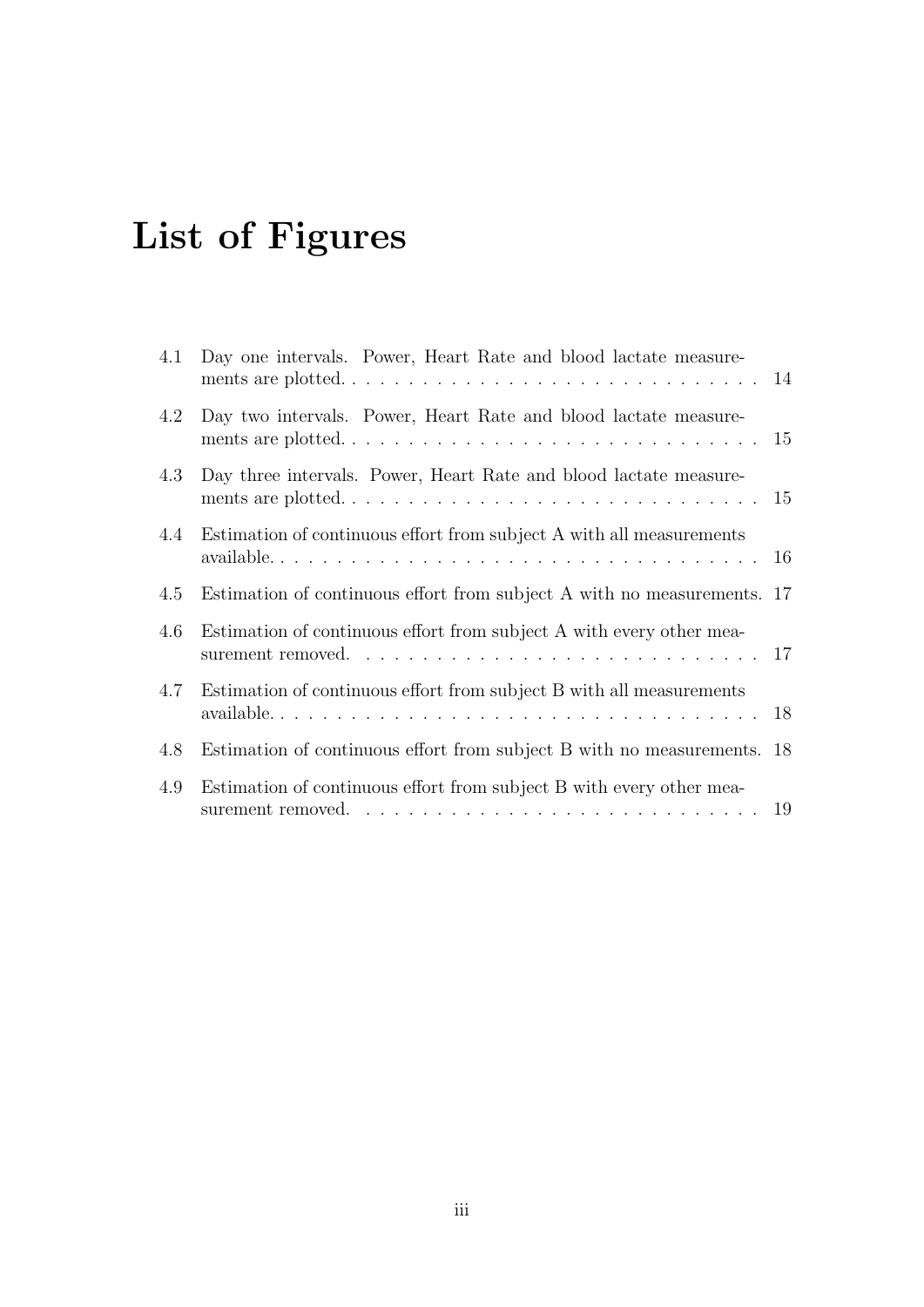## List of Tables

| 2.1     | Symbols used in Equation $2.1.2 \ldots \ldots \ldots \ldots \ldots \ldots \ldots$                                                                                                                                                                                                | $5\overline{)}$ |
|---------|----------------------------------------------------------------------------------------------------------------------------------------------------------------------------------------------------------------------------------------------------------------------------------|-----------------|
| 2.2     |                                                                                                                                                                                                                                                                                  | $\overline{7}$  |
| 2.3     |                                                                                                                                                                                                                                                                                  | $\overline{7}$  |
| 3.1     |                                                                                                                                                                                                                                                                                  | 8               |
| 3.2     |                                                                                                                                                                                                                                                                                  | 9               |
| 3.3     | Constants used in Equation 3.2, Equation 3.3 and Equation 3.4. $\ldots$                                                                                                                                                                                                          | 10              |
| 3.4     | Standard deviation in measurement with Lactate Pro 2. All sizes<br>given in mmol/l.                                                                                                                                                                                              | 11              |
| 4.3     | Subject A's RPE at Time minutes after start of day one. $\dots \dots$                                                                                                                                                                                                            | 13              |
| 4.4     | Subject B's RPE at Time minutes after start of day one                                                                                                                                                                                                                           | 13              |
| 4.1     | Values of blood lactate concentration after ended stage at indicated<br>power for subject A.                                                                                                                                                                                     | 13              |
| 4.2     | Values of blood lactate concentration after ended stage at indicated<br>power for subject B.                                                                                                                                                                                     | 14              |
| $4.5\,$ | Subject A's RPE at Time minutes after start of day two. $\dots \dots$                                                                                                                                                                                                            | 14              |
| 4.6     | Subject B's RPE at Time minutes after start of day two                                                                                                                                                                                                                           | 14              |
| 4.7     | Subject A's RPE at Time minutes after start of day three                                                                                                                                                                                                                         | $15\,$          |
| 4.8     | Subject B's RPE at Time minutes after start of day three. $\dots \dots$                                                                                                                                                                                                          | 15              |
| 4.9     | Mean square error (MSE) between measurements and a priori esti-<br>mated output at time of measurement. Results from three different<br>estimation situations, first with all measurements available, second<br>with every other measurement removed and third with now measure- | 16              |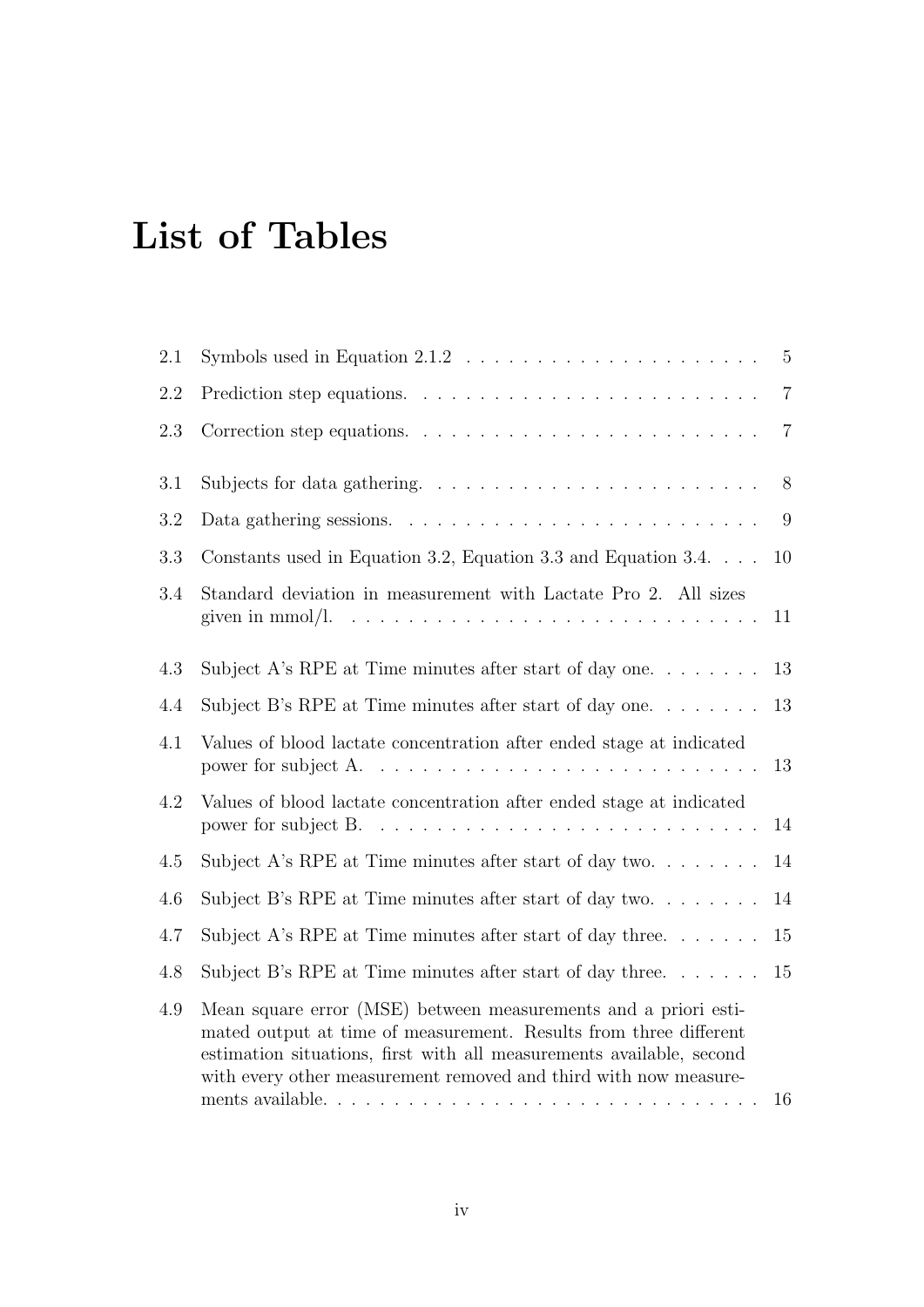## Chapter 1

## Introduction

### 1.1 Motivation

Blood lactate concentration is a key parameter in determining athletic performance in long distance endurance sports. Especially the lactate threshold has been linked to athletic performance [3]. Blood lactate measuring devices are expensive and uncomfortable to use, and they do not provide a continuous measurement while exercising. Thus, a cheaper, more accessible method for continuously estimating blood lactate values is desirable.

In the term project pursued during Fall 2020, the student aimed to estimate blood lactate level by using a variety of sensors and physiological measurements collected from athletes doing high-intensity exercise. The data sources included heart rate, VO2 and external power, but the lactate level was measured quite seldom and only after completion of each part of the activity.

### 1.2 Objective

In this project, the student will gather a data set where lactate was sampled at a higher rate and further study methods for continuously estimating blood lactate level by exploiting information from sensors with the following distinct/dissimilar characteristics:

- Sensors with relatively high sampling rates, used to measure a state with quite rapid dynamics (e.g., measurements of external power).
- Sensors with relatively high sampling rates, used to measure a state with rather slow dynamics (e.g., a heart rate monitor).
- Sensors with relatively low sampling rates, used to measure a state with more rapid dynamics (e.g., VO2 and blood lactate measurements sampled every 30s-5min).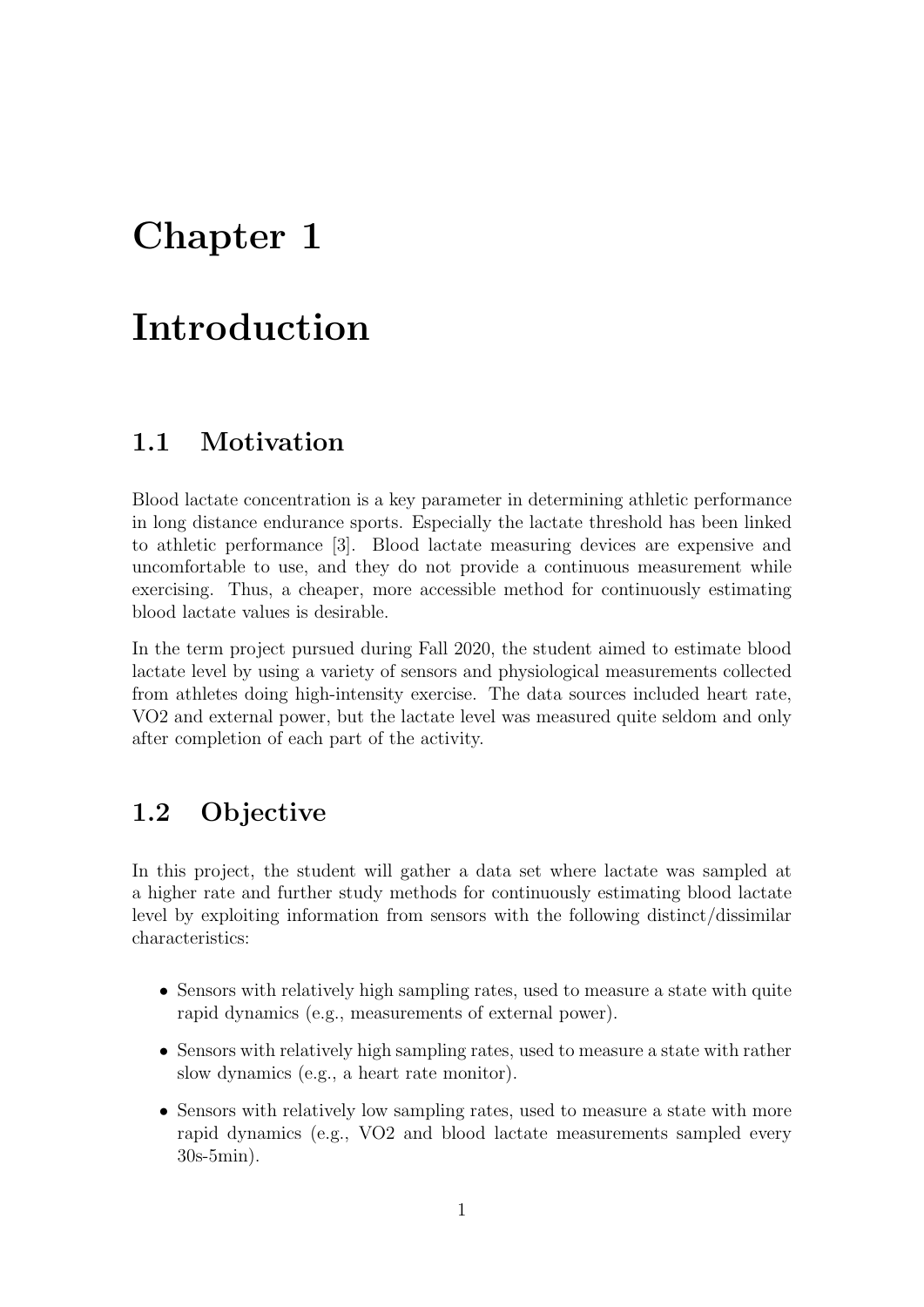• Sensors with a low sampling rate and measuring over large windows and an inaccurate scale (e.g., RPE, "rate of perceived effort").

The data set to be gathered will be collected in a laboratory setting, while being closely monitored. In this environment, many of the relevant physiological parameters can be measured. To make the blood lactate estimates more useful in regular training settings and more accessible for the public, the student will also investigate model reduction strategies, and the utilization of cheap and readily available sensors.

Specifically, the student will perform the following tasks:

1. Literature review on methods for exploiting data from sensors with very different dynamics, sampling rates and drift. Specifically, describe the Kalman filter and its applications in sensor fusion, interpolation and smoothing.

2. Design test protocols and gather the data set, including methods for organizing the data (calibration, synchronization etc.).

3. Find and apply suitable methods for integrating the data from the various sensors and estimate blood lactate level.

4. Compare and evaluate the results of the various models or methods applied on the data set.

### 1.3 Approach

To solve the given objective an examination of previous literature of similar applications in estimating physiological sizes is the first step. Then for gathering of physiological data tests will have to be designed and tested before the real recordings can begin. Then based on the result of these findings design a model based on the findings that will serve a starting point for further exploration. Lastly the models must be evaluated and compared on part of the gathered data.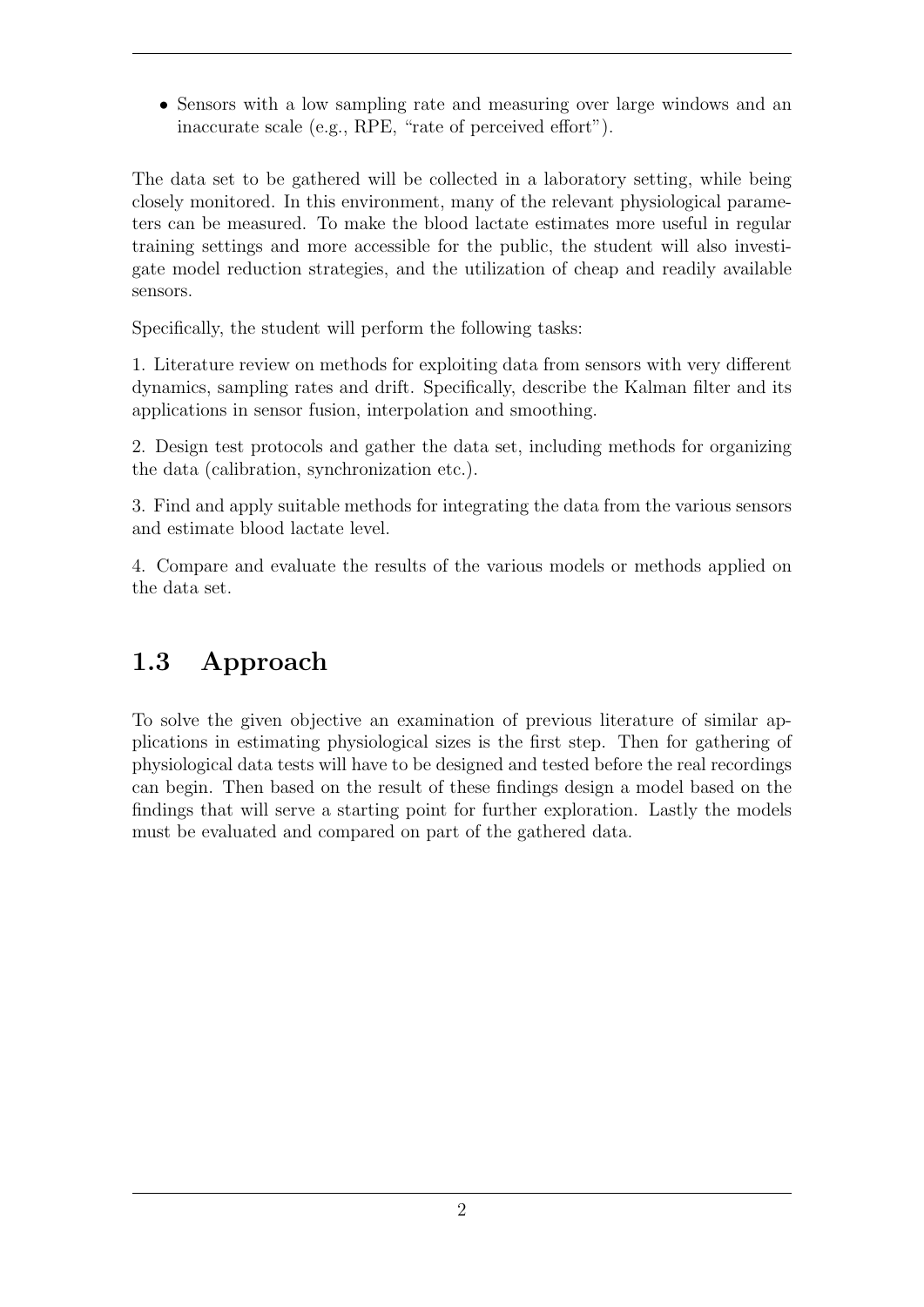## Chapter 2

## **Theory**

#### 2.1 Lactate production

#### 2.1.1 Physiology

To perform any action, the cells which make up our bodies, needs energy. Energy is released from a compound called adenosine triphosphate (ATP). Only a small amount of ATP can be stored in a skeletal muscle cell at any given time and thus there is a need for constant replenishing. To produce ATP the body has three main energy systems. For short lasting intense efforts, ATP stored in the muscle is utilized in combination with breaking down phosphocreatine (PCr). These are called the ATP-PCR system and is not required to have oxygen present to produce energy. For activity lasting longer than approximately 8 s, there is also a large contribution of energy from the process of breaking down glycogen to lactate. When the effort is longer than about 1 min, oxidative phosphorylation generates the majority of ATP [5].

During easy exercise the energy demand is met through oxidative sources. For exercise with enough intensity the energy demand may exceed the energy which the muscle cells is able to produce by oxidative means, thus ATP is sourced from the breakdown of glucose and glycogen where the endpoint of the reaction chain is pyruvate. If the muscle cells are lacking oxygen, i.e. anaerobic, pyruvate is reduced to lactate [7]. This is the main source of lactate into the plasma. To clear lactate from the plasma the lactate is mainly oxidized in muscle cells, or liver to be reused as an energy source. For sub-maximal exercise lactate is cleared at a similar rate as it is produced, leading to a steady state of lactate concentration in the blood. However, at intensities above the lactate threshold blood lactate will begin to accumulate [13].

#### 2.1.2 Modelling

Academic interest in modelling the kinetics of lactate production and removal dates back to the beginning of the 20th century. In 1936 the rate of lactate acid removal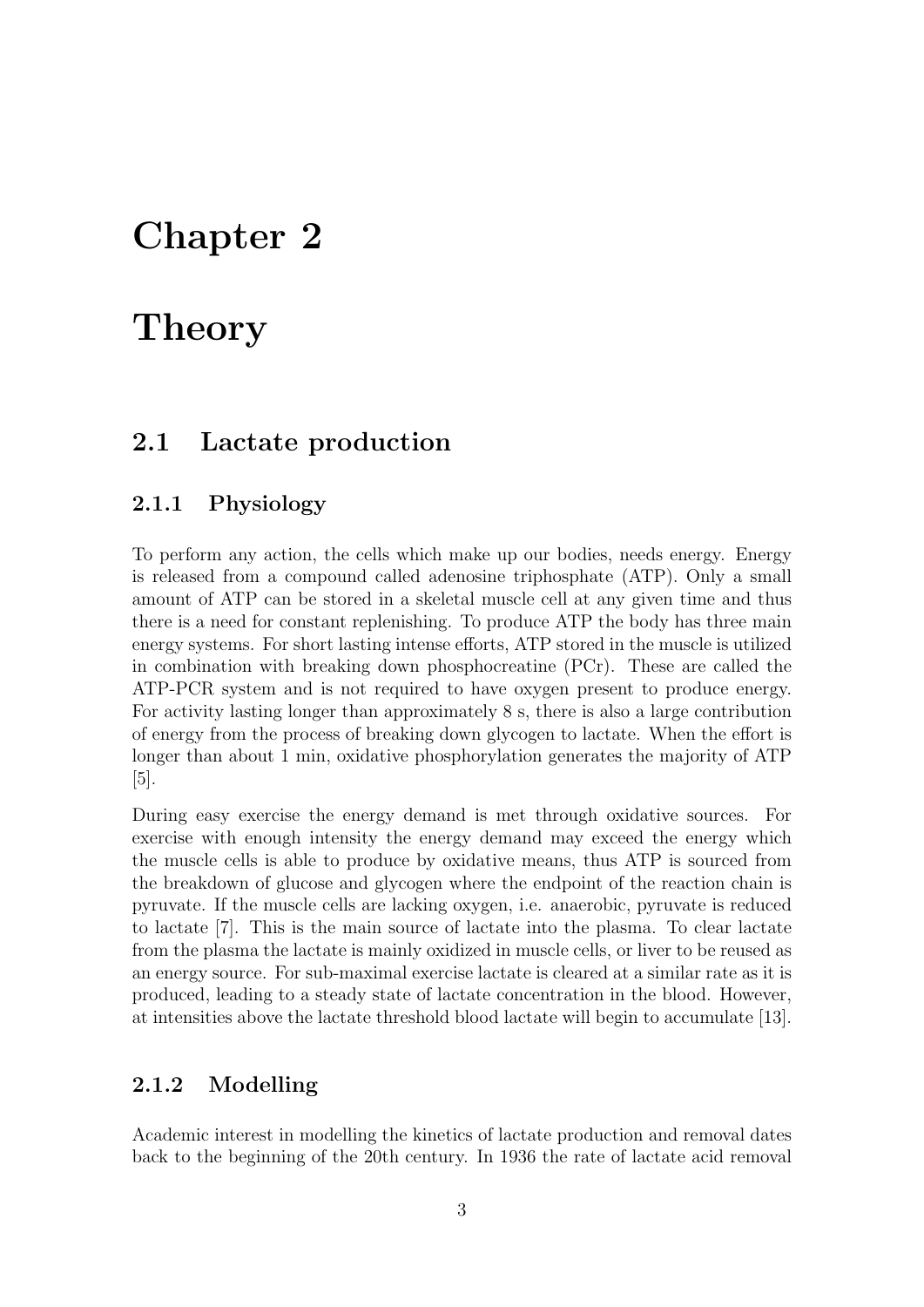during exercise was established to be proportional to the concentration present at the time [12]. In 1981 Freund and colleagues published a two-compartment model [16]. The model is an application of mass conservation law and has a compartment for the working muscle as well as the rest of the lactate space. Blood lactate concentration is then expressed for each compartment by the following differential equation

$$
V\dot{L}a = PR - REX - MRR + LU - LR \tag{2.1}
$$

Where V is the volume, La is the lactate concentration, PR is the production rate, REX is the excretion, MRR is metabolic removal rate, LU is uptake from other compartments and LR is release to other compartments.

In a paper released in 2002, Alois Mader among other things, built out the idea of a two compartment model even further. Lactate concentration was described in a two compartment model as the following

$$
\dot{L}a_m = -K_1(La_m - La_b) + 1.35(v_{La,ss,pH} - v_{La,ox,m})
$$
\n(2.2)

$$
\dot{La}_b = V_{rel}(K_1(La_m - La_b) - v_{La,ox,b})
$$
\n(2.3)

Where  $La_m$  and  $La_b$  is the concentration in the muscle compartment and blood compartment respectively,  $V_r e l$  is a constant describing the relative volume between active muscles and blood, typically between 30-50%[9].  $K_1$  describes the rate of exchange between the two compartments leading to a lower exchange rate as the lactate concentration increases.

$$
K_1 = 0.065 La_b^{-1.4}
$$

Furthermore, what drives the model is the description of the production and consumption rate,  $v_{la,ss,pH}$  and  $v_{la,ox}$ . The rate of production is scaled from the known maximum rate of production based on current work rate. The oxidative consumption is mostly determined by the current expenditure of  $VO<sub>2</sub>$ . We are left with a two compartment model which describes at what rate lactate is accumulated in the muscle compartment and exchanged into the blood compartment.

Understanding of lactate progressively increased during the later 20th century and by the turn of the century lactate was attributed other roles than just being the dead end of glycolysis [4]. In 2012 Moxnes and Sandbakk published a mathematical model of lactate production and removal [11]. The model is a second order differential equation for two compartments, much like previously mentioned models by Freund. It was originally constructed for use in cross country skiing, however it has been adapted for use in cycling as well [15].

$$
\dot{C}_m(t) = \left(\frac{V}{V_m}\right)[p_0 D(\bar{\tilde{Q}}_a(t) - d_0 \frac{Tanh(\chi C_m(t))}{\chi}D(Q_a(t))(Q_{max} - Q_a(t))]
$$

$$
-k_{1a} \frac{C_m(t) - C_b(t)}{V_m}
$$
(2.4)

$$
\dot{C}_b(t) = k_{1a} \frac{C_m(t) - C_b(t)}{V_b} \tag{2.5}
$$

Where symbols are explained in Table 2.1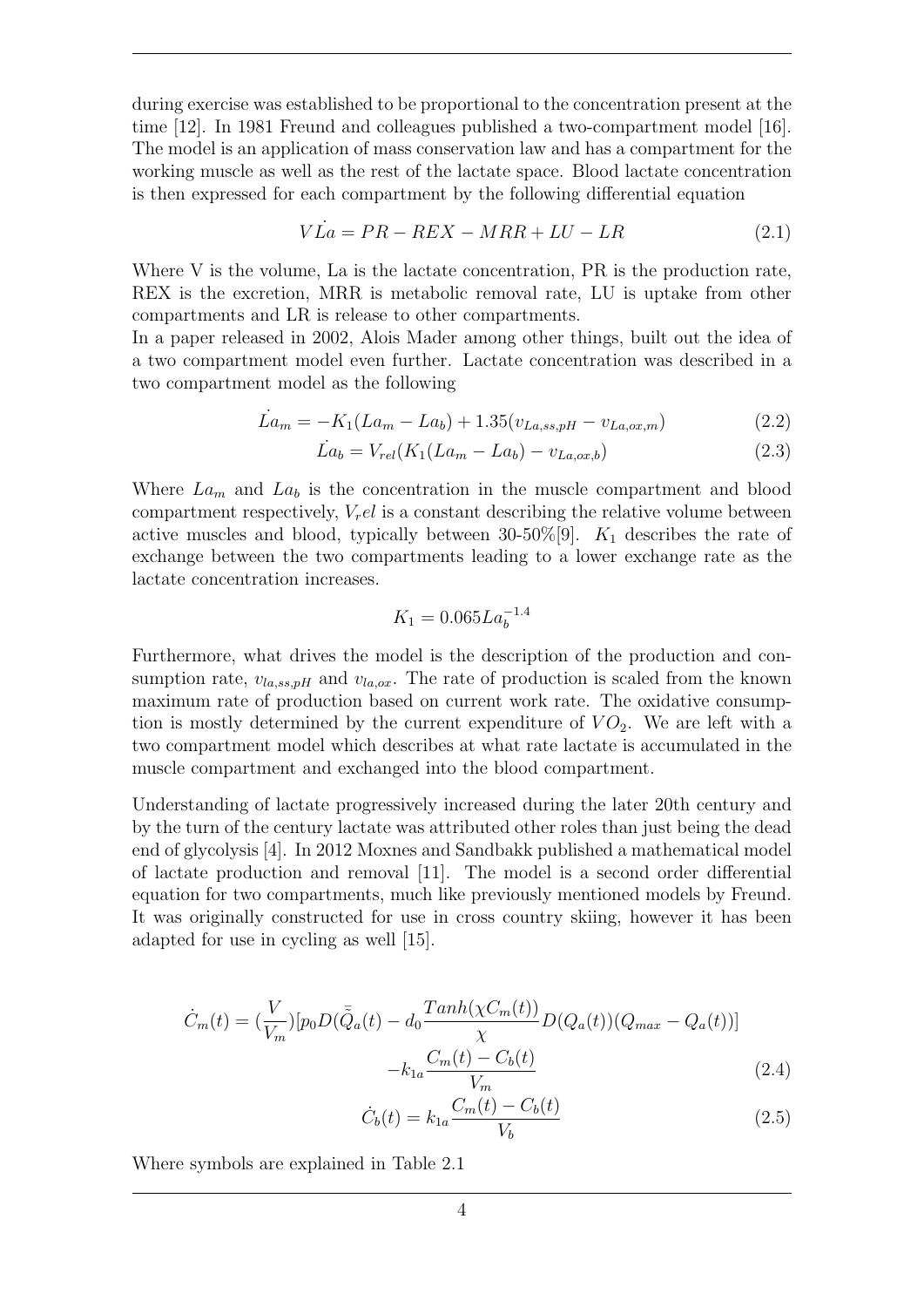| $C_m$     | Blood lactate concentration in the muscle.                     |
|-----------|----------------------------------------------------------------|
| $C_b$     | Blood lactate concentration in the blood.                      |
| $V_{m}$   | Volume of the muscles.                                         |
| $V_b$     | Volume of blood.                                               |
| V         | Sum of $V_b$ and $V_m$ .                                       |
| $p_0$     | Rate of pyruvate disappearance due to oxidation.               |
| $Q_a(t)$  | Function relating aerobic to rate of lactate disappearance.    |
| $d_0$     | Parameter scaling the rate of lactate disappearance.           |
| $\chi$    | Parameter describing saturation of lactate disappearance rate. |
| $Q_{max}$ | Maximal aerobic power.                                         |
| $k_{1a}$  | Parameter scaling the exchange between compartments.           |

Table 2.1: Symbols used in Equation 2.1.2

The model was fitted quite well to experimental data, having uncertainty of less than  $\pm$  0.5 mmol/L during varying sub-maximal exercise intensities [11]. The benefit of models like this is that parameters used in the model will have a physiological interpretation. These parameters does however need to be adjusted to every new activity type and athlete.

### 2.2 RPE

The Borg Rating of Perceived Exertion (RPE) was introduced by Gunnar Borg in 1998 as a tool for measuring physical activity intensity level [2]. The tool is used by asking a participant how heard they feel their body is working. The idea is that the body is able to accurately measure it's own work rate based on sensations such as heart rate, respiration, sweating and muscle fatigue. Originally the scale went from six up to twenty to mimic the approximate heart rate during exercise ( $\sim 60$ -200 BPM), however a scale from one to ten is also commonly used.

### 2.3 Kalman filtering

#### 2.3.1 Background

The Kalman filter has it's name from the Austrian Mathematician R.E Kalman who in 1960 published a paper on a recursive solution of the problem of linear filtering of discrete data[8]. Since then, the solution has been researched and applied heavily, especially in the fields of autonomous navigation. The Kalman filter itself consists of a set of mathematical equations which efficiently computes the solution of a leastsquares problem. The filter provides an estimation of every time step along the way as well as a dynamically updated estimate of the uncertainty of the estimation. Today the estimation technique sees use in many different applications ranging from economics, weather forecasting to estimation of blood glucose concentration[14].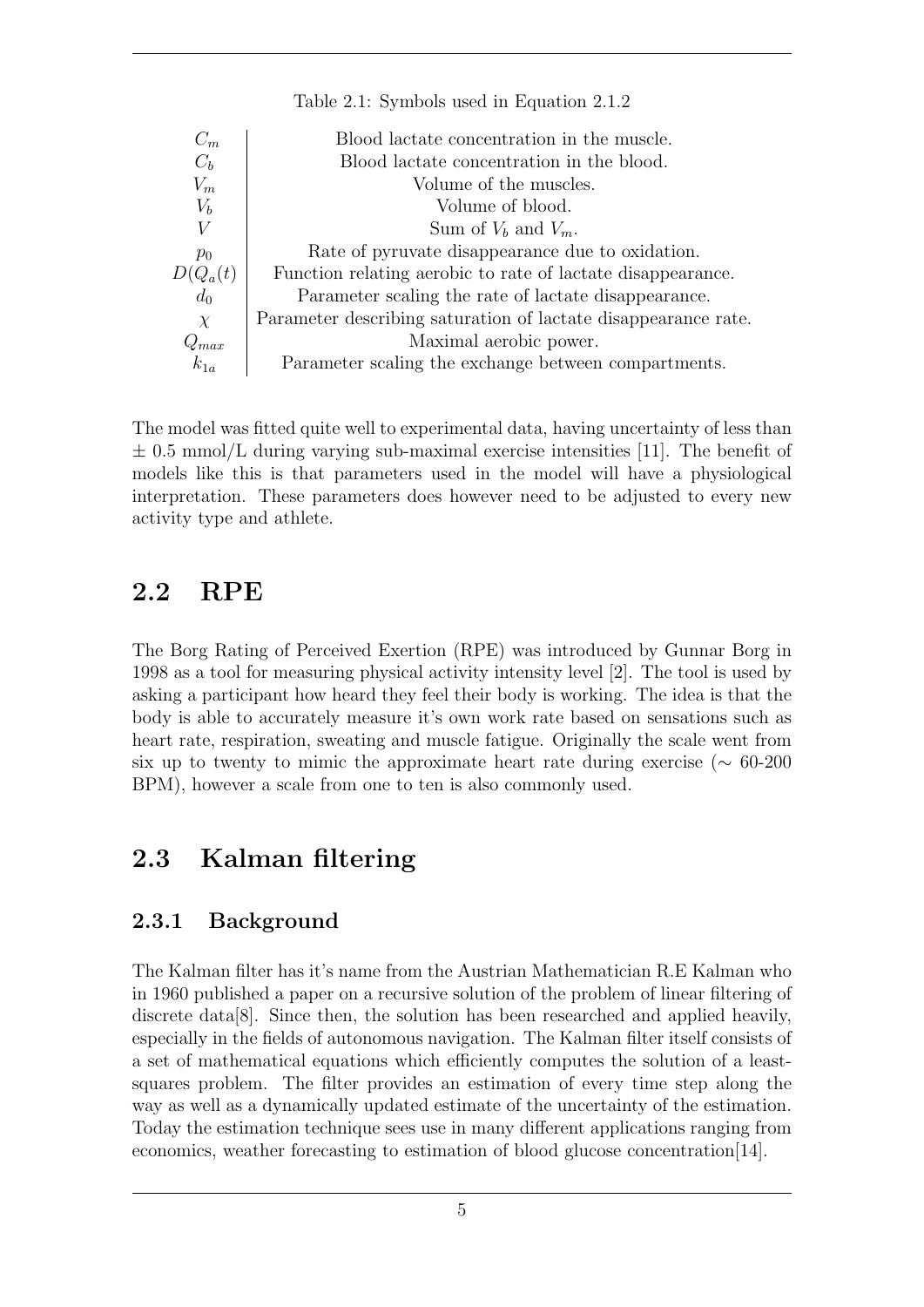Mathematically we can describe the problem as the following

$$
x_{k+1} = Ax_k + Bu_k + w_k \t\t(2.6)
$$

$$
y_k = C^{\mathsf{T}} x_k + v_k \tag{2.7}
$$

where the random variables  $w_k$  and  $v_k$  describes the noise in the process and measurement. These variables are assumed independent from each other, white, and distributed normally according to the following

$$
p(w) \sim N(0, Q) \tag{2.8}
$$

$$
p(v) \sim N(0, R). \tag{2.9}
$$

If x is a n-dimensional state space vector  $y$  is a m-dimensional measurement vector and u is a l-dimensional input vector then A is a  $n \times n$  matrix and B is a  $n \times l$ matrix which together describes how the state moves forward one time step given some input, u.  $\tilde{C}^{\dagger}$  is a  $m \times n$  matrix that relates the state and measurement, y.

Let  $\bar{x}_k$  be the a priori estimate of the state at time k. This is based on our last a posteriori estimate,  $\hat{x}_{k-1}$  propagated through the process model to produce the a priori estimate for the next time step. If we define the estimation error as

$$
\bar{e}_k = x_k - \bar{x}_k \tag{2.10}
$$

$$
\hat{e}_k = x_k - \hat{x}_k, \tag{2.11}
$$

then the a priori error covariance,  $\bar{P}_k$ , is

$$
\bar{P}_k = E[\bar{e}_k \bar{e}_k^\dagger] \tag{2.12}
$$

and similarly the a posteriori error covariance,  $\hat{P}_k$ , is

$$
\hat{P}_k = E[\hat{e}_k \hat{e}_k^{\dagger}]. \tag{2.13}
$$

Now we want an a posteriori state estimated as a linear combination between the a priori state estimate  $\hat{x}_k$  and the actual measurement  $y_k$ . We get the following

$$
\hat{x}_k = \bar{x}_k + K(y_k - C^{\mathsf{T}} \bar{x}_k) \tag{2.14}
$$

where K is called the Kalman gain which we which to establish with minimizing  $\hat{P}_k$ , the a posteriori error covariance. By substituting Equation 2.14 into Equation 2.11 and then into Equation 2.13 we can take the derivative of the trace of  $\hat{P}_k$  with regards to K and by setting this equal to zero we arrive at the following

$$
K_k = \bar{P}_k C (C^{\dagger} \bar{P}_k C + R_k)^{-1}
$$
\n(2.15)

To illustrate the effect of the measurement covariance,  $R_k$  and a priori error covariance,  $\hat{P}_k$  on the Kalman gain we look at the limits as these go to towards zero

$$
\lim_{R_k \to 0} K_k = C^{\mathsf{T}^{-1}} \tag{2.16}
$$

$$
\lim_{\hat{P}_k \to 0} K_k = 0 \tag{2.17}
$$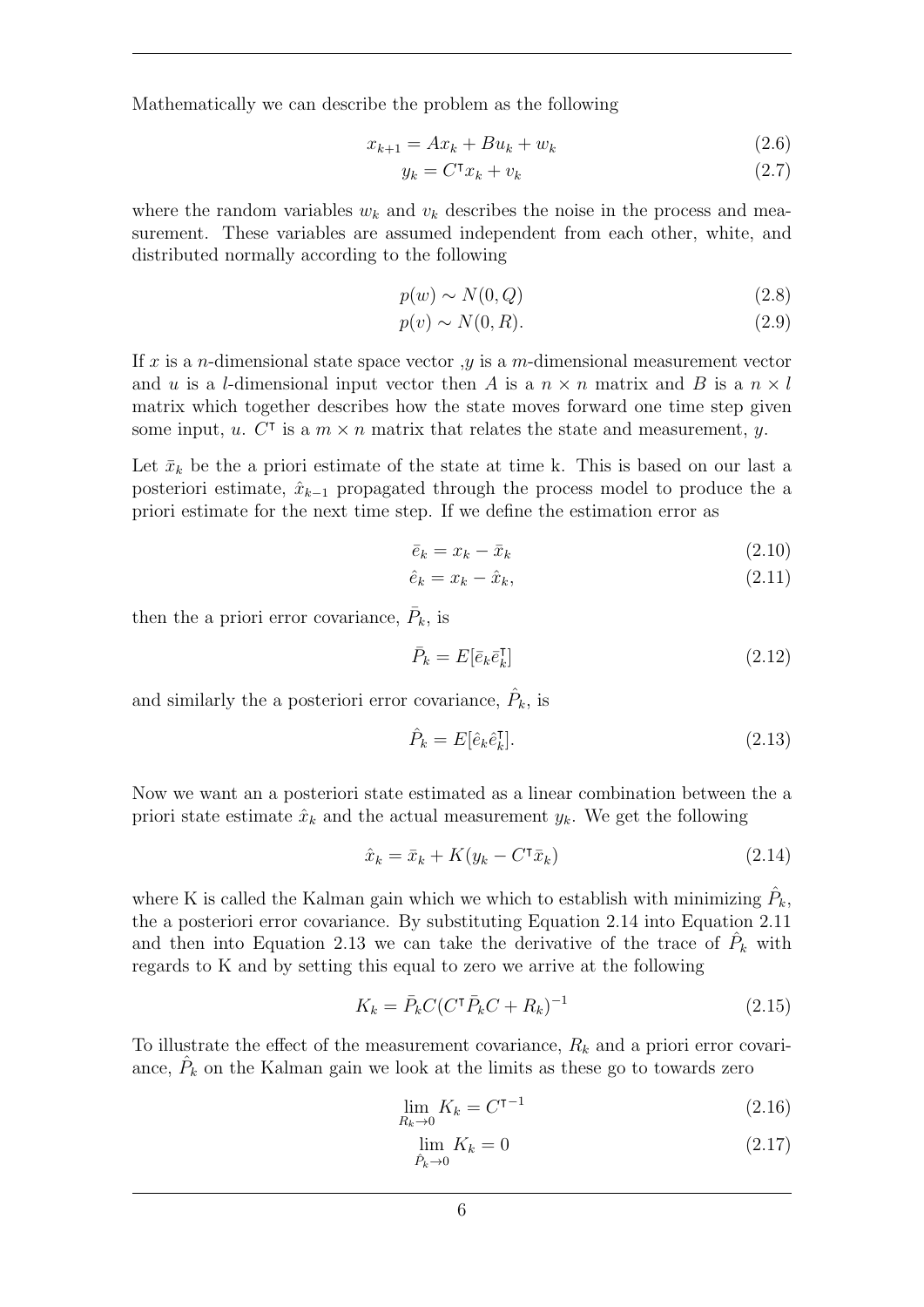Table 2.2: Prediction step equations.

$$
\overline{x}_{k+1} = A\hat{x}_k + Bu_k
$$

$$
\overline{P}_{k+1} = AP_kA^{\mathsf{T}} + Q_k
$$

Table 2.3: Correction step equations.

$$
K_k = \bar{P}_k C (C^{\mathsf{T}} \bar{P}_k C + R_k)^{-1}
$$

$$
\hat{x}_k = \bar{x}_k + K (y_k - C^{\mathsf{T}} \bar{x}_k)
$$

$$
\hat{P}_k = (I - K_k C^{\mathsf{T}}) \bar{P}_k
$$

In the case of Equation 2.16 then Equation 2.14 will remain with only  $y_k$  as the estimate since we assume there is no uncertainty in the measurement value and thus the estimate should be equal to the measurement. However in the case of Equation 2.17 then Equation 2.14 will be equal to the a priori estimate  $\bar{x}_k$  as we assume there is no uncertainty in the a priori estimate and thus there is no need for the more uncertain measurement with variance  $R_k$ . To implement the Kalman filter we need to formulate these calculations as an algorithm. We separate the calculations into two steps, one which uses the underlying model of the process to predict the state of the next time step based on the current estimate. The equations can be found in Table 2.2.

The other step is to correct the estimate whenever there is a measurement available. Here we calculate the Kalman gain using Equation 2.15 and update our a posteriori estimate and error covariance. The equations can be found in Table 2.3. If there is no measurement available, no correction step is needed and the a posteriori estimates are just equal to the a priori estimates.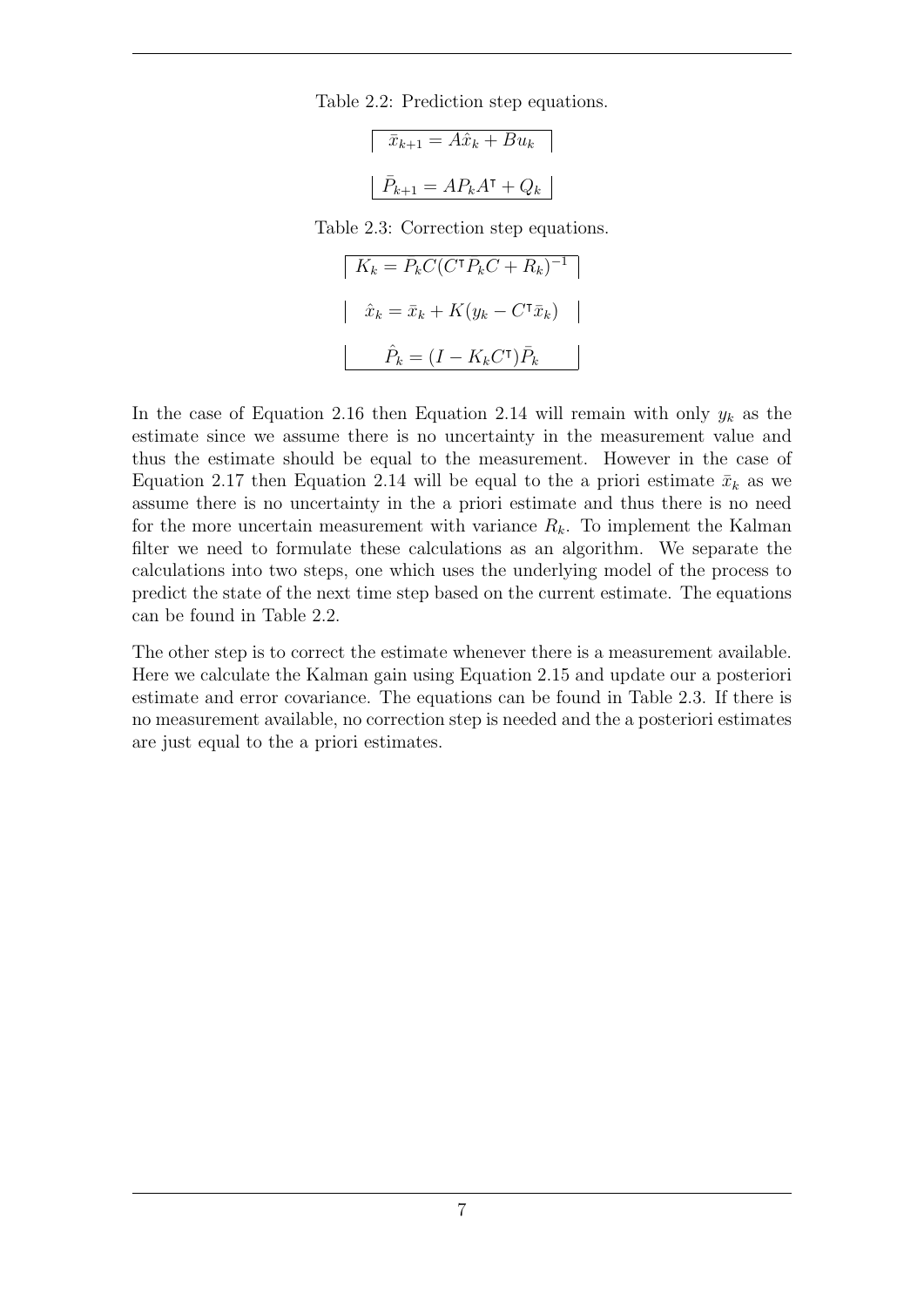## Chapter 3

## Method

### 3.1 Experimental data gathering

#### 3.1.1 Subjects

Two recreationally trained subjects as listed in Table 3.1 are recruited to gather data.

|        | Subject A | Subject B |
|--------|-----------|-----------|
| Gender | Male      | Female    |
| Age    | 23        | 24        |
| Weight | 79        | 65        |
|        | 270       | 160       |

Table 3.1: Subjects for data gathering.

#### 3.1.2 Equipment

All tests were preformed on an indoor bike ergometer (Concept2, Morrisville, United States). Before data gathering the bike ergometer was calibrated using inbuilt software. Blood lactate levels were measured using a handheld lactate test meter, Lactate Pro2 LT-1730 (ArkRay Inc, Kyoto, Japan), by taking 5  $\mu$ L blood samples from the fingertips. Heart rate data was recorded using a heart rate monitor (Polar H7, Polar Electro, Kempele, Finland) connected to a watch.

#### 3.1.3 Testing protocols

Before each day subjects are asked to train lightly in the 24 hours leading up to the session. Before commencing on the session a standardized warm up of ten minutes at a low effort (approximately at half of AT) is done. In each test the subjects are blinded to the blood lactate measurements to not interfere with the RPE given.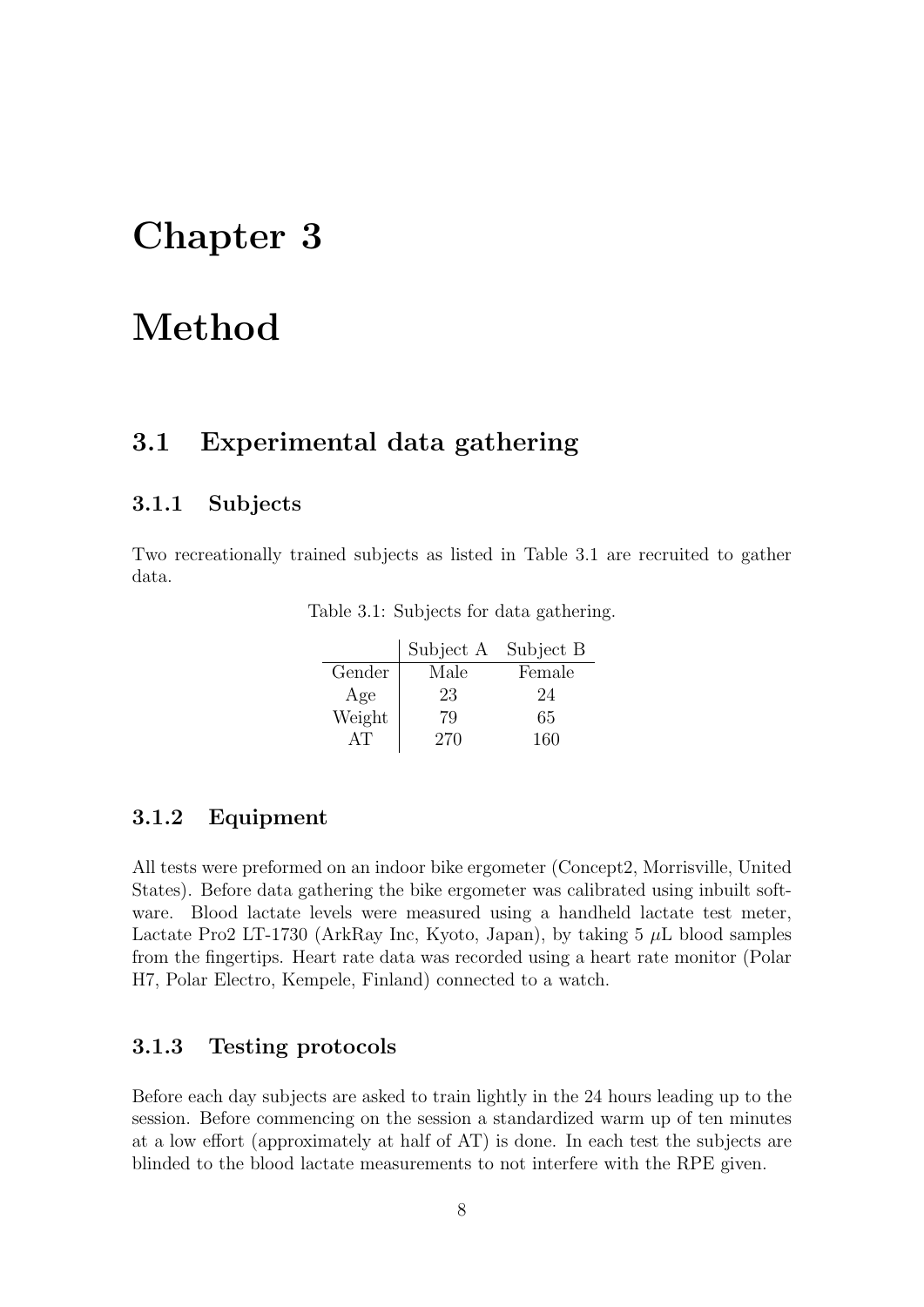#### 3.1.4 Anaerobic threshold

The test procedure consists of a 10 minute warm up before an incremental ramp of five minutes where after each stage the blood lactate is measured and power is increased by 20 Watt. This is repeated until a value of 1.5 mmol/l above the resting lactate concentration values is reached. The power achieved at this stage was then recorded for further use and denoted as the anaerobic threshold.

#### 3.1.5 Day 1

Blood lactate levels are sampled with one minute intervals, whereas the RPE is sampled after each interval.

#### 3.1.6 Day 2

Blood lactate levels are sampled with a varying interval in the following pattern, at 0, 2, 4, 5, 6 and 7 minutes after the start of each interval, whereas the RPE is sampled after each interval.

#### 3.1.7 Day 3

On day three the subjects does a continuous effort of 14 minutes with varying intensity. The blood lactate levels, as well as RPE, is sampled with one minute intervals.

|  | Table 3.2: Data gathering sessions. |  |
|--|-------------------------------------|--|
|  |                                     |  |

| Day                       |     |    |         |
|---------------------------|-----|----|---------|
| Number of intervals       | 10  |    |         |
| Length of intervals [min] |     |    | 14      |
| Intensity $[\%$ of AT]    | 110 | 90 | Varying |
| Length of $break[min]$    |     |    |         |

### 3.2 Lactate kinetics modelling

#### 3.2.1 Overview

The goal of the model is to take the external output of the athlete measured on the bike and produce a continuous estimation of the lactate concentration in the blood compartment. The measurements used to correct the estimation is taken by blood samples from the finger and thus is from the blood lactate compartment.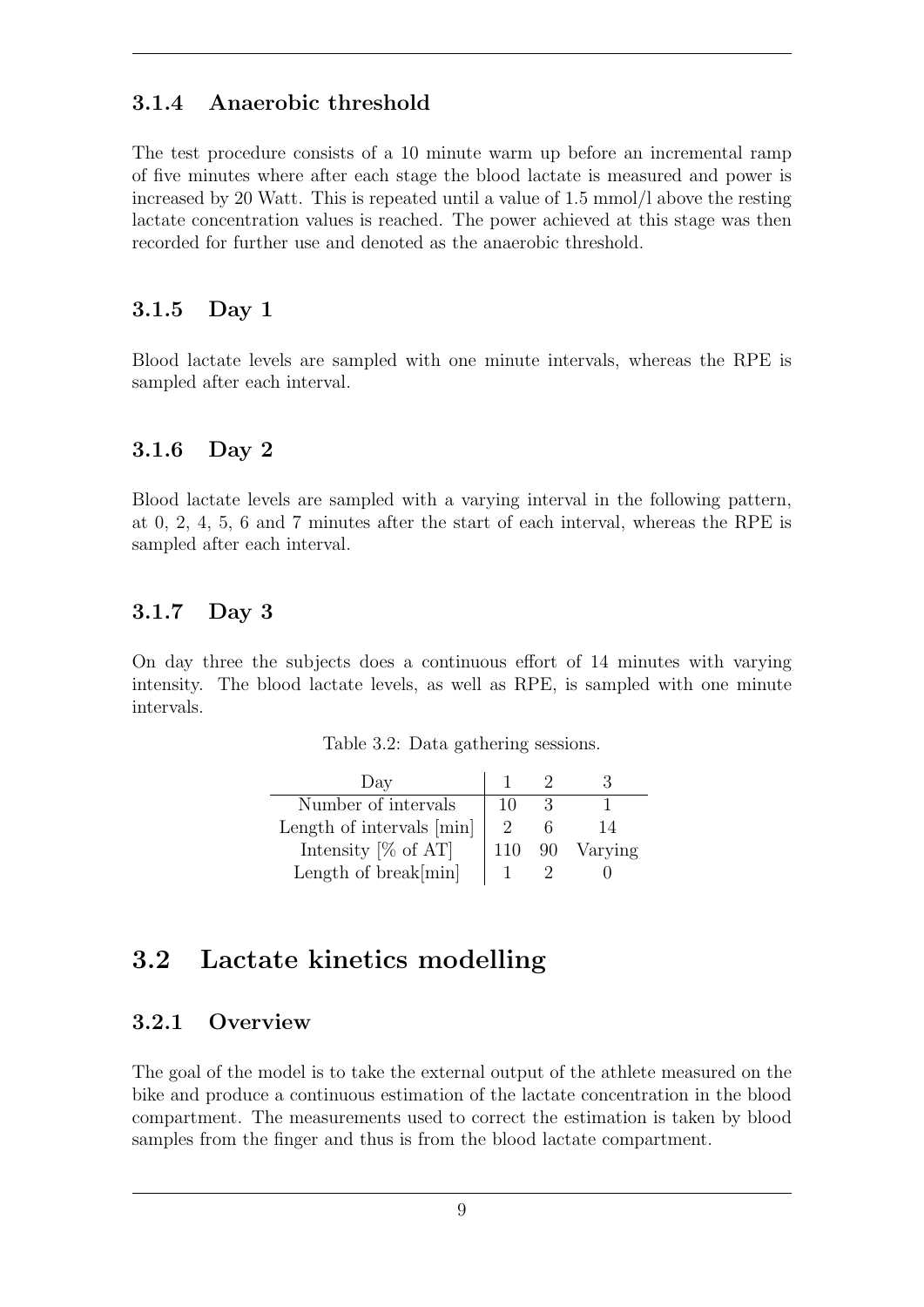Table 3.3: Constants used in Equation 3.2, Equation 3.3 and Equation 3.4.

| Constant      | Value |
|---------------|-------|
| $\tau_{vo2}$  | 0.60  |
| $K_1$         |       |
| $V_{\rm rel}$ | 0.35  |

#### 3.2.2 Continuous model

To continuously estimate the lactate concentration of the athlete a Kalman filter is used. The underlying process of lactate concentration is modelled as follows. Let  $x$ be the state space vector, then

$$
x = \begin{bmatrix} x_1 \\ x_2 \\ x_3 \end{bmatrix} = \begin{bmatrix} La_m \\ La_b \\ VO2 \end{bmatrix}
$$
 (3.1)

We have three states which if we differentiate we have

$$
\dot{La}_m = -K_1(La_m - La_b) + (v_{la,ss} - v_{la,ox,m})
$$
\n(3.2)

$$
\dot{La_b} = V_{\rm rel}(K_1(La_m - La_b) - v_{la,ox,b})
$$
\n(3.3)

$$
\dot{VO2} = \frac{\dot{VO2} - VO2}{\tau_{vo2}}\tag{3.4}
$$

where

$$
v_{la,ox} = K_2 VO2 \tag{3.5}
$$

$$
v_{la,ox,m} = \frac{2}{3} v_{la,ox}
$$
\n(3.6)

$$
v_{la,ox,b} = \frac{1}{3}v_{la,ox}
$$
\n
$$
(3.7)
$$

Let  $u$  be the input vector, then

$$
u = \begin{bmatrix} u_1 \\ u_2 \end{bmatrix} = \begin{bmatrix} v_{la,ss} \\ V\tilde{O}2 \end{bmatrix}
$$
 (3.8)

 $v_{la,ss}$  is a constant,  $K_3$  multiplied by the external power at that time step, and  $V\tilde{O}2$ is the oxygen consumption rate that the athlete will stabilize at some time given an intensity. Thus we can formulate it on the form

$$
\dot{x} = Ax + Bu
$$

where

$$
A = \begin{bmatrix} -K_1 & K1 & \frac{-2K_2}{3} \\ K_1 V_{\text{rel}} & -K_1 V_{\text{rel}} & \frac{-1K_2 V_{\text{rel}}}{3} \\ 0 & 0 & \frac{-1}{\tau_{vo2}} \end{bmatrix}
$$
(3.9)

$$
B = \begin{bmatrix} 1 & 0 \\ 0 & 0 \\ 0 & \frac{1}{\tau_{vo2}} \end{bmatrix}
$$
 (3.10)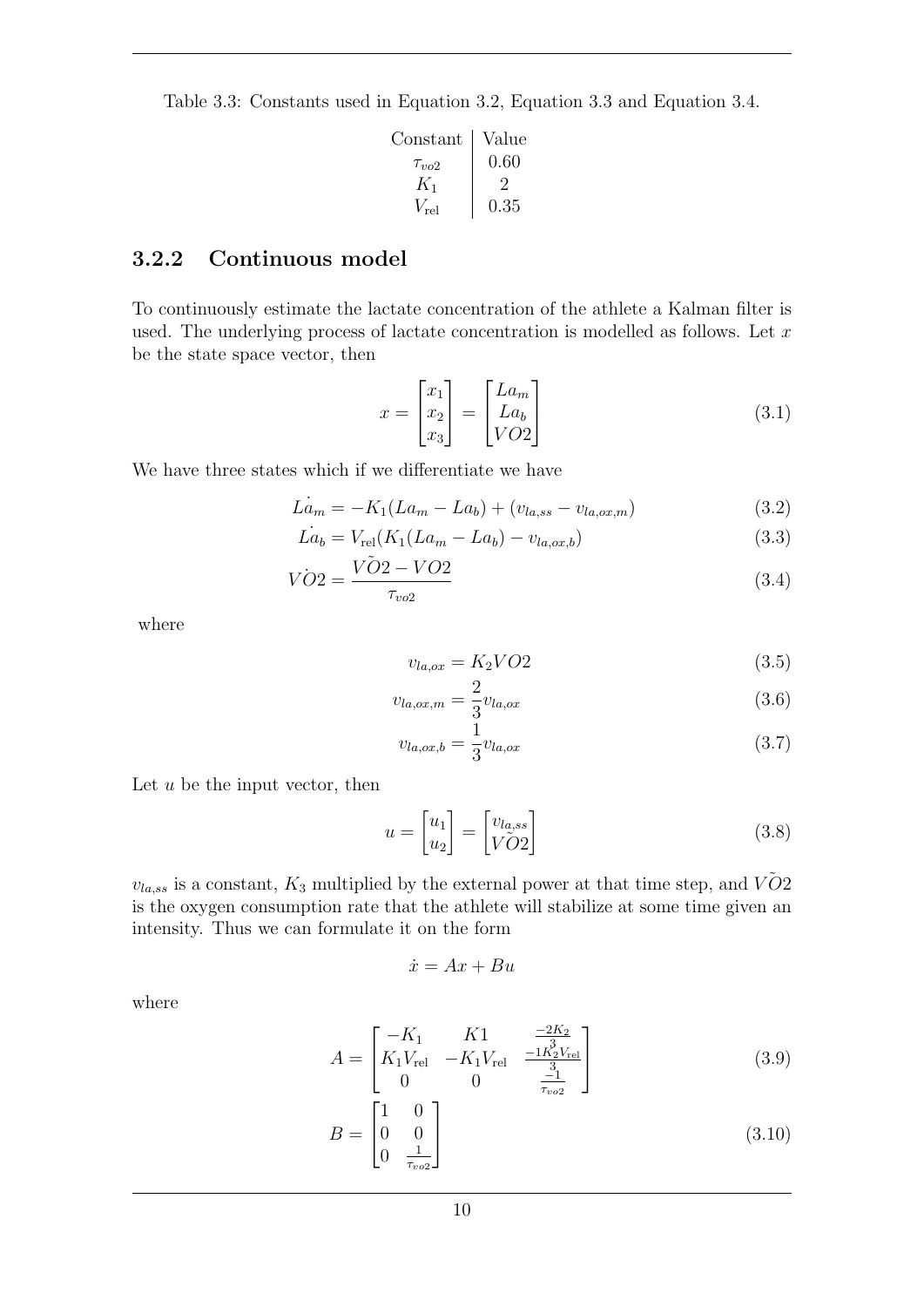| Range         | <b>Standard Deviation</b> |
|---------------|---------------------------|
| $0-1.9$       | .06                       |
| $2.0 - 4.9$   | .11                       |
| $5 - 0 - 9.9$ | .22                       |
| 10.0-14.9     | .52                       |
| $15+$         | .60                       |

Table 3.4: Standard deviation in measurement with Lactate Pro 2. All sizes given in mmol/l.

The measurement y is the concentration of lactate in the blood compartment,  $La<sub>b</sub>$ .

$$
y = C^{\mathsf{T}} x \tag{3.11}
$$

$$
C^{\mathsf{T}} = \begin{bmatrix} 0 & 1 & 0 \end{bmatrix} \tag{3.12}
$$

For further use in a discrete Kalman filter the model is discretized using a time step of one second.

#### 3.2.3 Measurement covariance

To determine the covariance of the measurements values from a study of handheld lactate measuring devices [1] gave the values give in Table 3.4 for the standard deviation for the Lactate Pro 2. Thus the covaraiance,  $R_k$ , can be determined dependently on the value of the measurement,  $y_k$ .

#### 3.2.4 Process noise

The covariance matrix, Q, is kept diagonal and subject to tuning to increase performance of the Kalman filter.

#### 3.2.5 Tuneable constants

To adjust the model between subjects two variables,  $K_3$  and  $K_4$ , is set to values that minimizes the mean square error between the estimate and measurement at the time of the measurement. Specifically the fminsearch from the optimization toolbox in MATLAB [10]. The two variables where minimized using data points from the first two days of testing.

#### 3.2.6 Outlier removal

When a measurement is more than two standard deviations away from the estimate it is considered an outlier and the correction step of the Kalman filter is skipped for that iteration.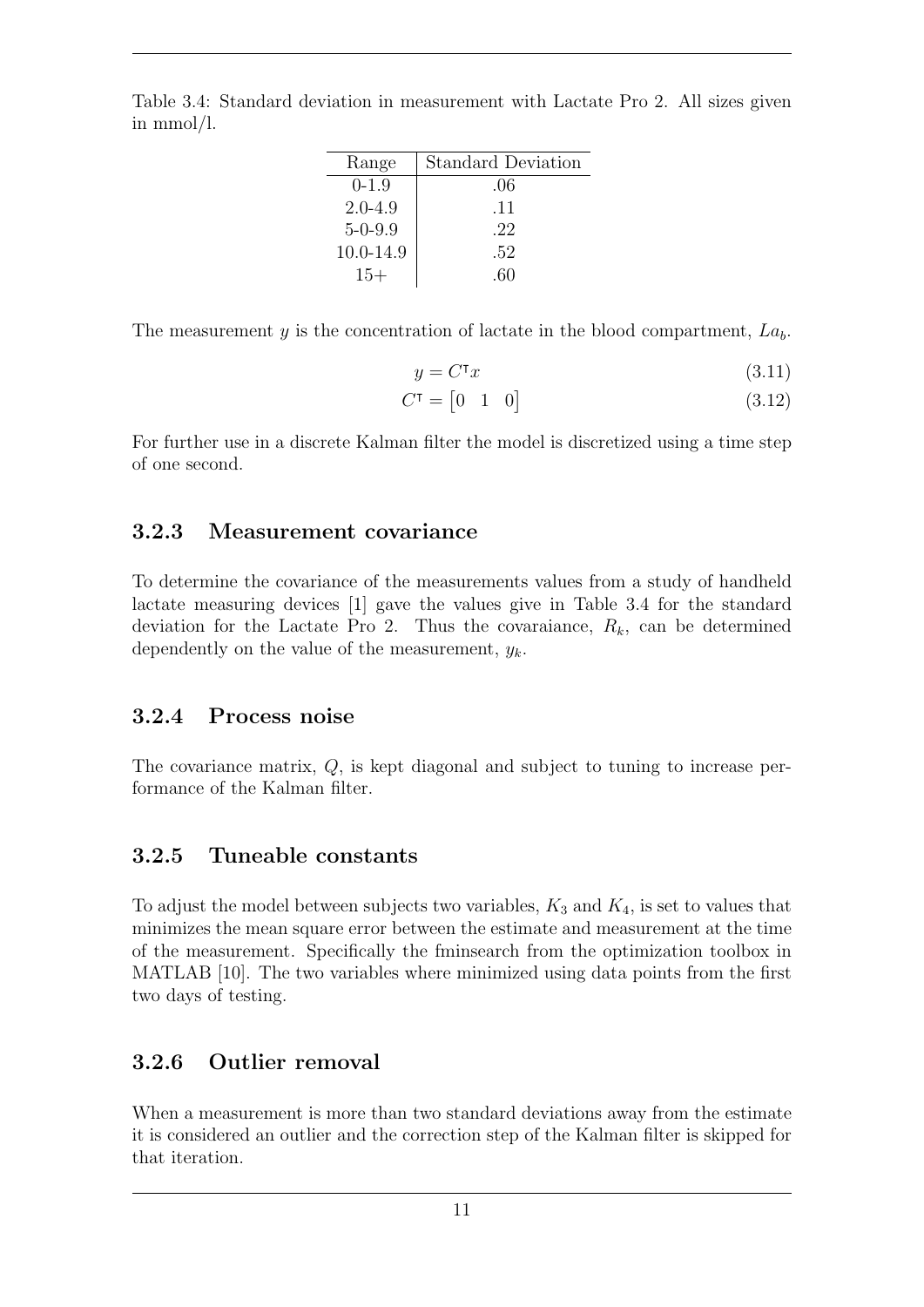## 3.2.7 Implementation

The Kalman Filter was implemented in MATLAB[10]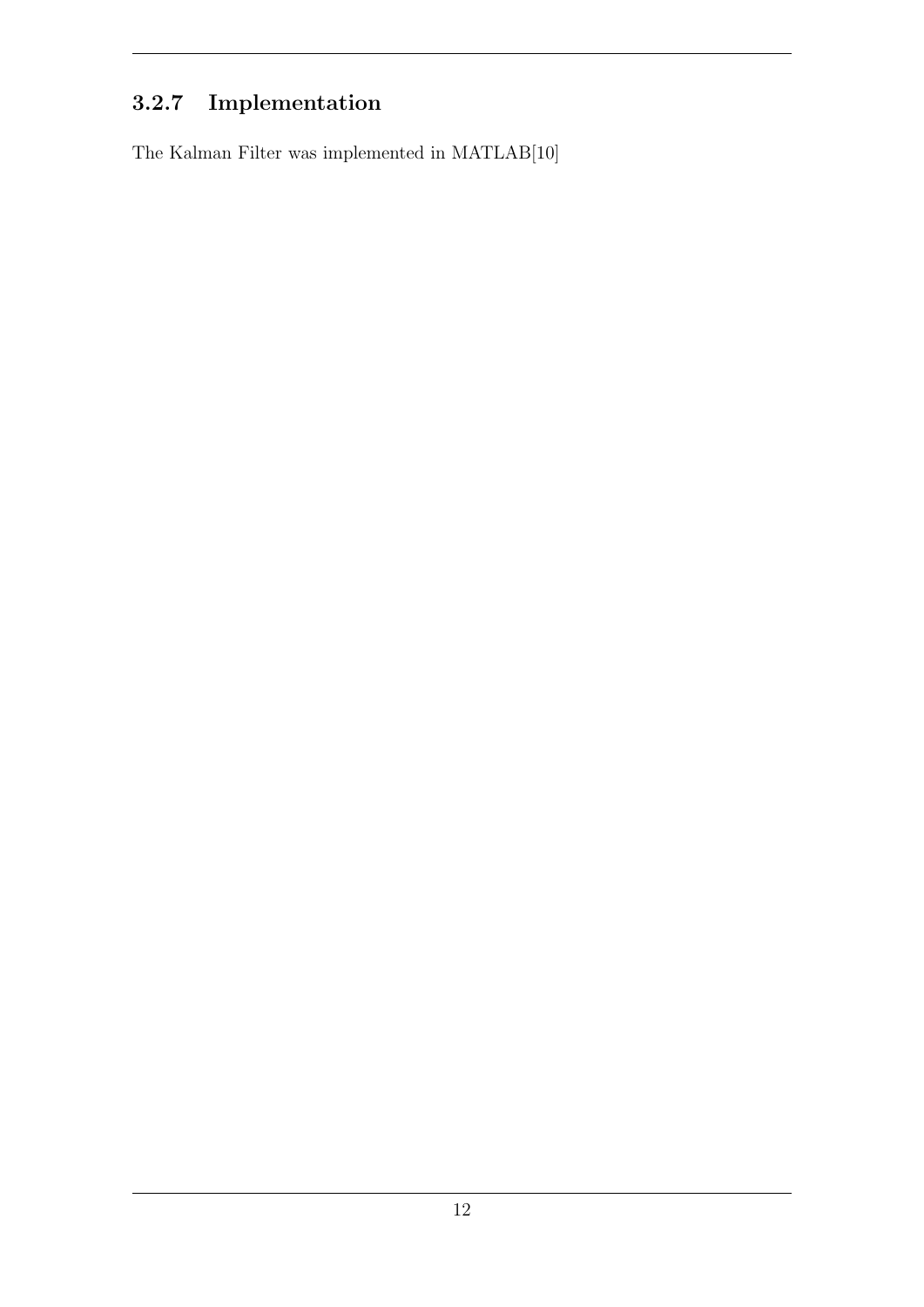## Chapter 4

## Results

### 4.1 Data gathering

For all figures, red dots is measured lactate concentration given in mmol/l and black line is power given in watts.

#### Anaerobic threshold

The results from the anaerobic threshold test is summarized in Table 4.1 and Table 4.2.

#### 4.1.1 Day one intervals

Figure 4.1 shows the results from day one of data gathering.

Table 4.3: Subject A's RPE at Time minutes after start of day one.

$$
\begin{array}{c|c|c}\n\text{Time} & 6 & 14 & 22 \\
\text{RPE} & 6 & 6 & 7\n\end{array}
$$

Table 4.4: Subject B's RPE at Time minutes after start of day one.

| Time | n | $\prime$ . $\prime$ |
|------|---|---------------------|
| RPE  |   |                     |

Table 4.1: Values of blood lactate concentration after ended stage at indicated power for subject A.

| Power[watt]                                               | 190 210 230 250 270 |  |  |
|-----------------------------------------------------------|---------------------|--|--|
| Lactate concentration $\text{mmol/l}$ 1.4 2.3 2.4 3.0 3.9 |                     |  |  |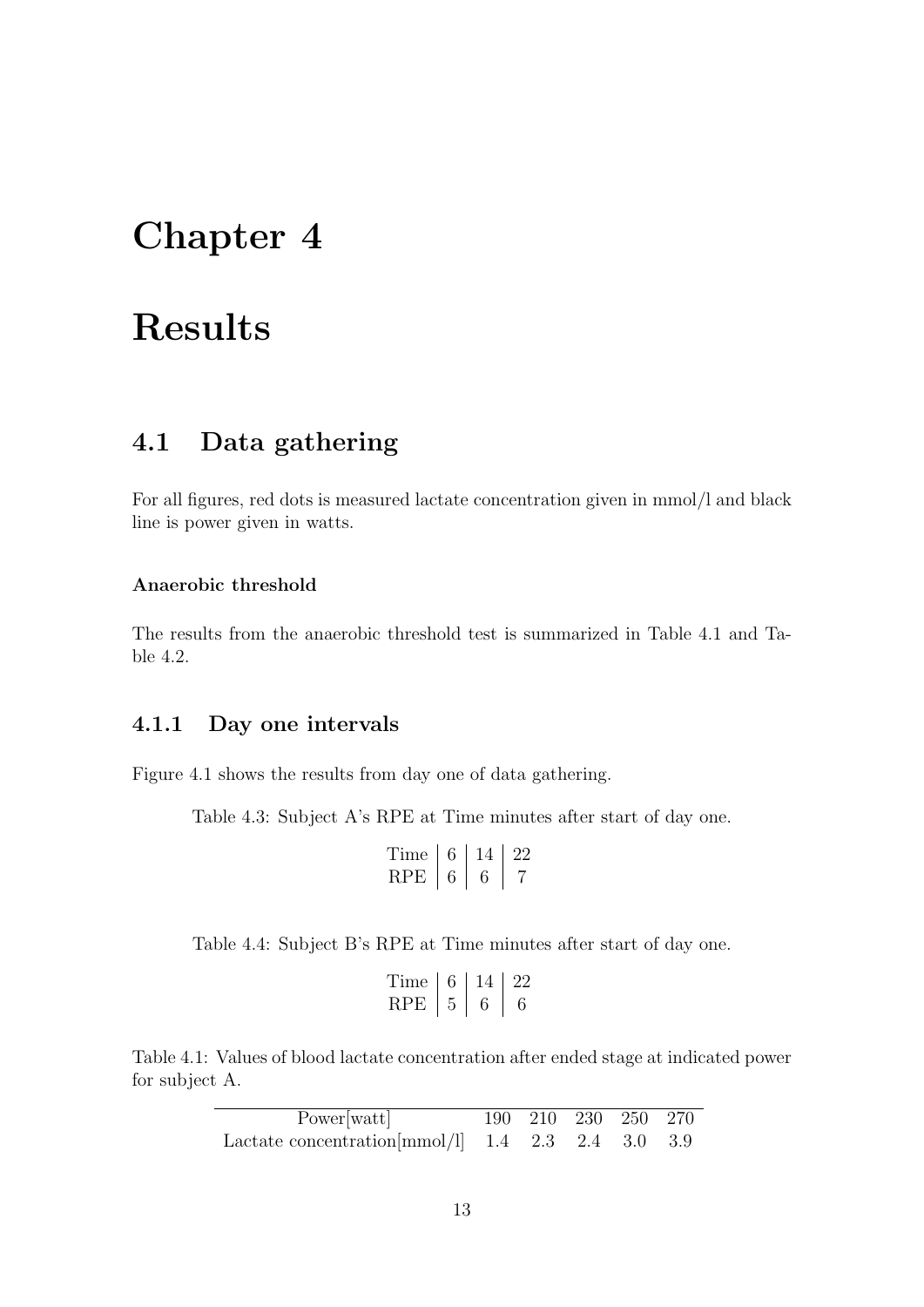Table 4.2: Values of blood lactate concentration after ended stage at indicated power for subject B.



Figure 4.1: Day one intervals. Power, Heart Rate and blood lactate measurements are plotted.

#### 4.1.2 Day two intervals

Figure 4.2 shows the results from day two of data gathering. Unfortunately the first half of subjects B's test day was lost to data corruption.

Table 4.5: Subject A's RPE at Time minutes after start of day two.

Time | 2 | 5 | 8 | 11 | 14 | 17 | 20 | 23 | 26 | 29 RPE | 6 | 7 | 8 | 9 | 9 | 9 | 9 | 9 | 10 | 10

Table 4.6: Subject B's RPE at Time minutes after start of day two.

Time | 2 | 5 | 8 | 11 | 14 | 17 | 20 | 23 | 26 | 29 RPE 6 7 7 7 7 7 7 7 7 7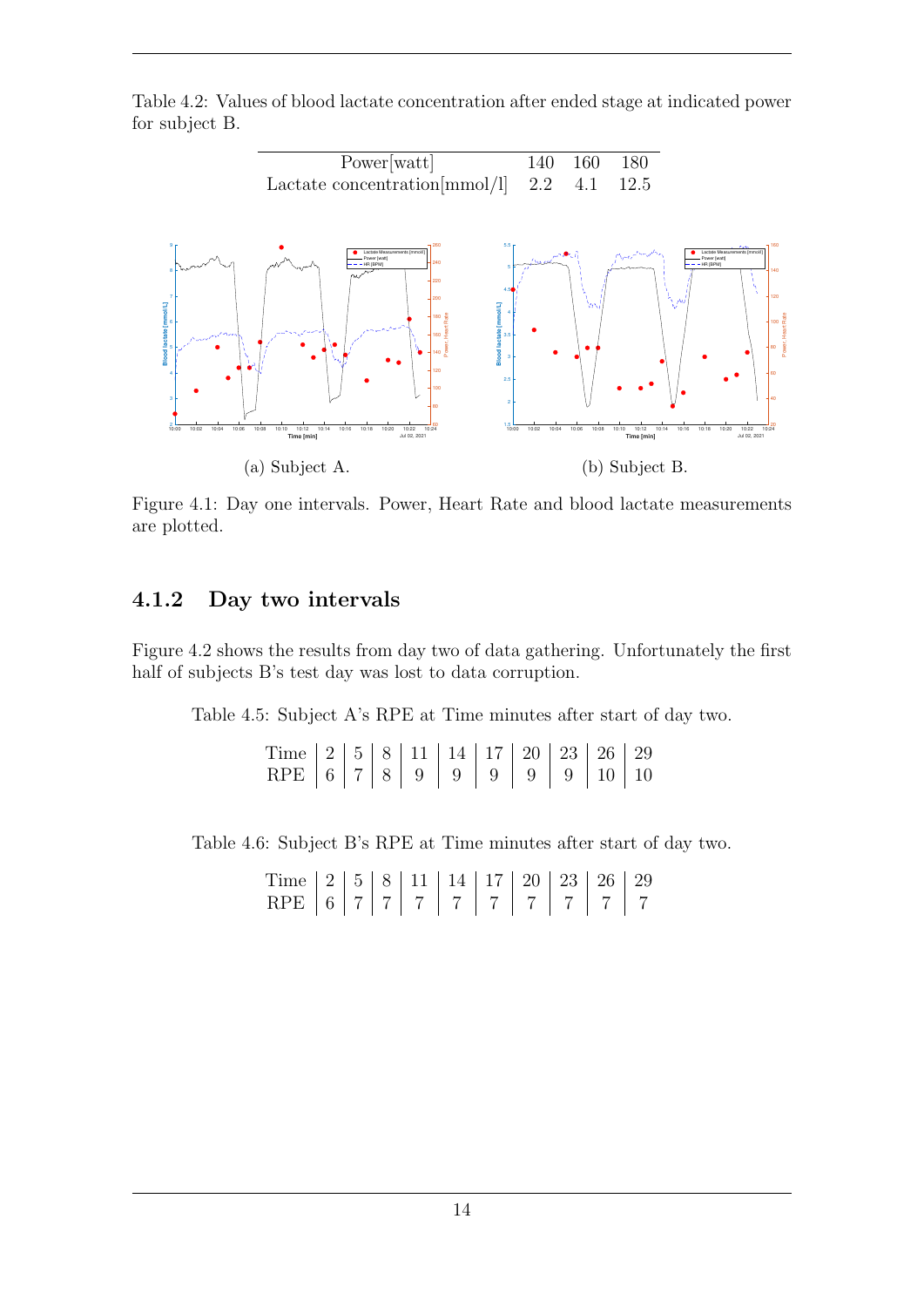

Figure 4.2: Day two intervals. Power, Heart Rate and blood lactate measurements are plotted.

#### 4.1.3 Day three continuous efforts

Figure 4.3 shows the results from day three of data gathering.

Table 4.7: Subject A's RPE at Time minutes after start of day three.

Time | 1 | 2 | 3 | 4 | 5 | 6 | 7 | 8 | 9 | 10 | 11 | 12 | 13 | 14 RPE 3 4 4 5 6 7 8 7 6 7 8 7 8 7 7

Table 4.8: Subject B's RPE at Time minutes after start of day three.

Time | 1 | 2 | 3 | 4 | 5 | 6 | 7 | 8 | 9 | 10 | 11 | 12 | 13 | 14  $\rm RPE$  | 5 | 4 | 3 | 3 | 6 | 7 | 7 | 5 | 5 | 7 | 7 | 6 | 6 | 6



Figure 4.3: Day three intervals. Power, Heart Rate and blood lactate measurements are plotted.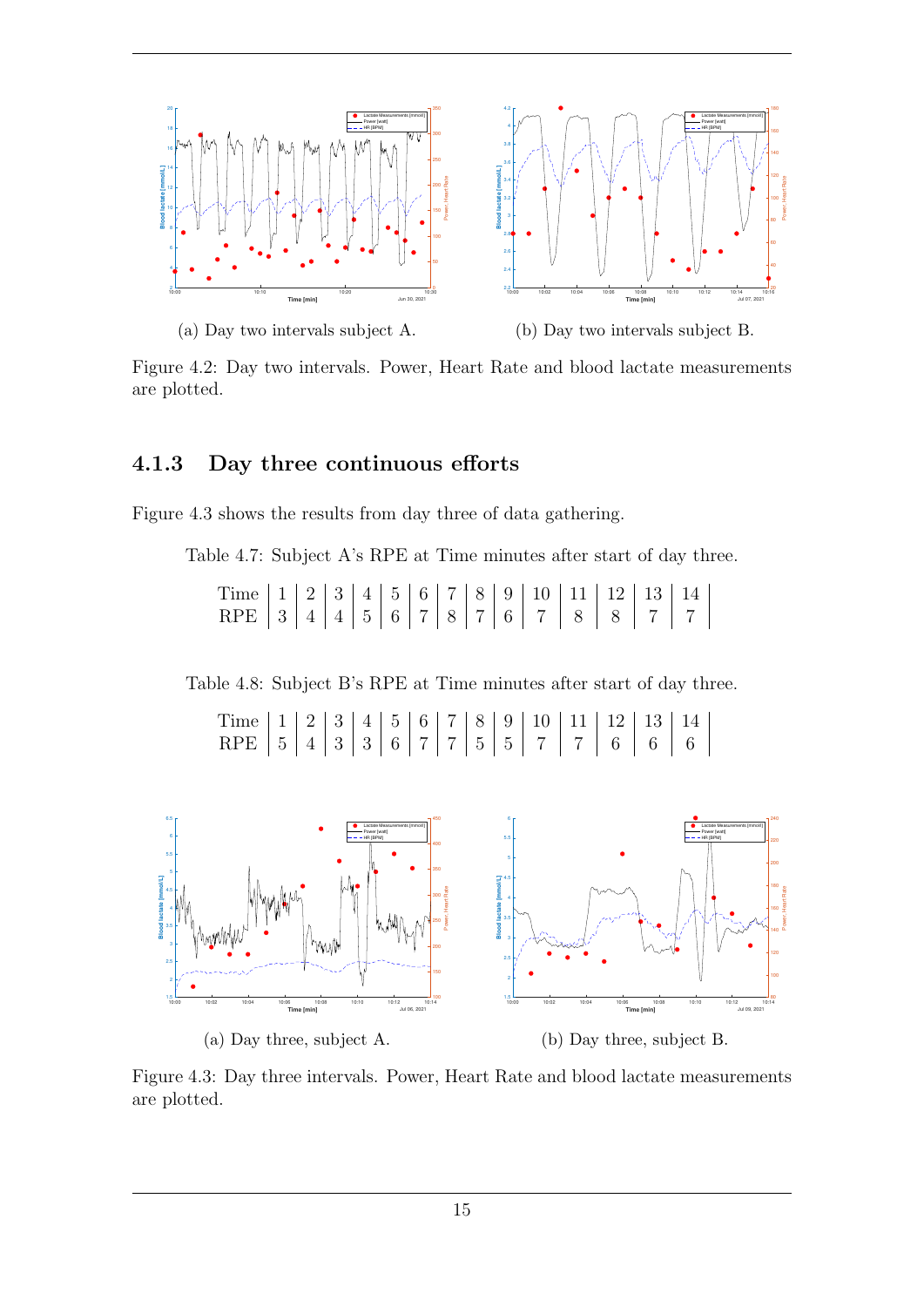### 4.2 Estimation results

Figure 4.4 through Figure 4.9 shows the output from the Kalman filter.

Table 4.9: Mean square error (MSE) between measurements and a priori estimated output at time of measurement. Results from three different estimation situations, first with all measurements available, second with every other measurement removed and third with now measurements available.

| 0.56<br>0.87 |  | Subject   All measurements   Every other measurement removed   No measurements |  |
|--------------|--|--------------------------------------------------------------------------------|--|
|              |  |                                                                                |  |
|              |  | 1.55                                                                           |  |



Figure 4.4: Estimation of continuous effort from subject A with all measurements available.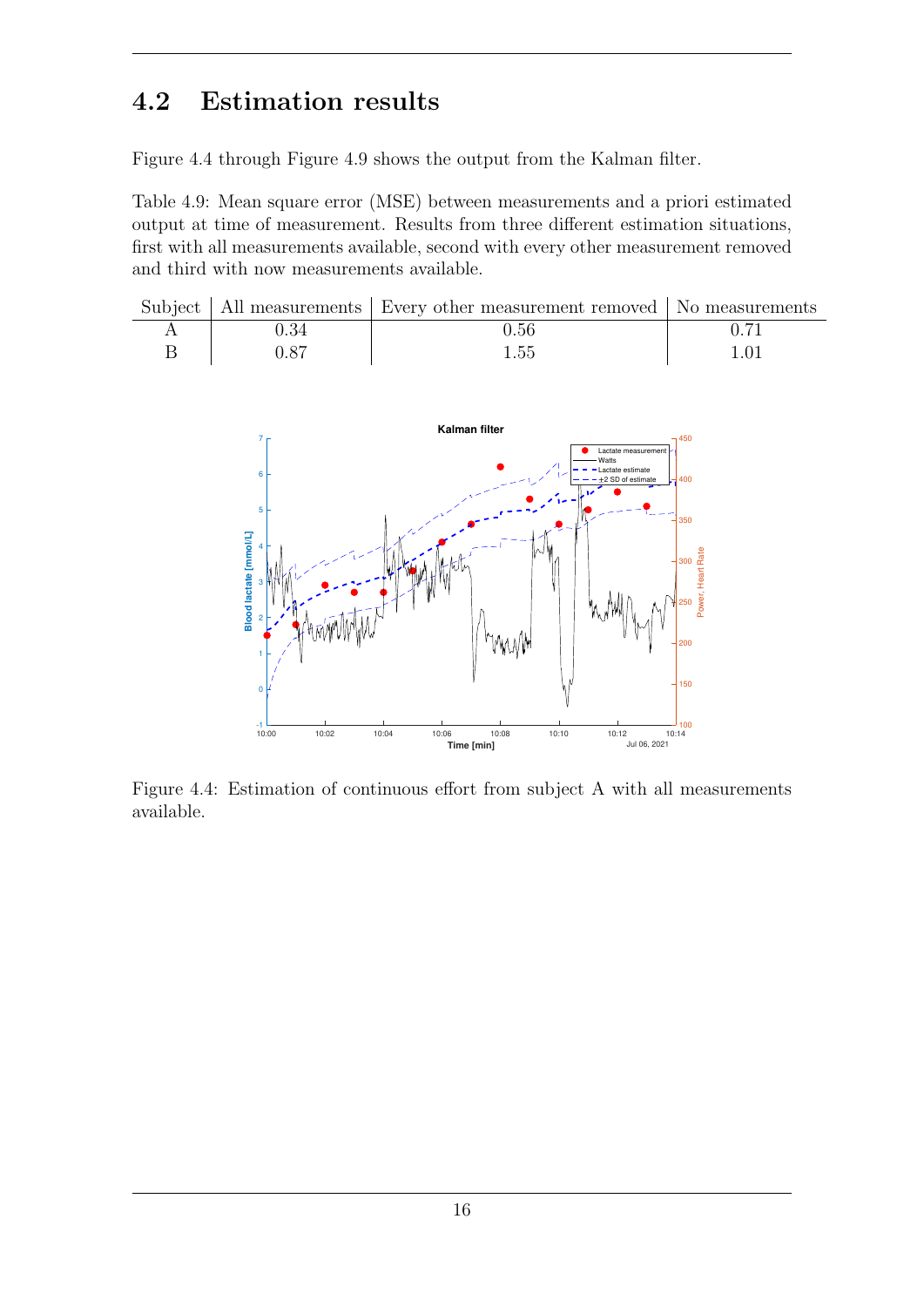

Figure 4.5: Estimation of continuous effort from subject A with no measurements.



Figure 4.6: Estimation of continuous effort from subject A with every other measurement removed.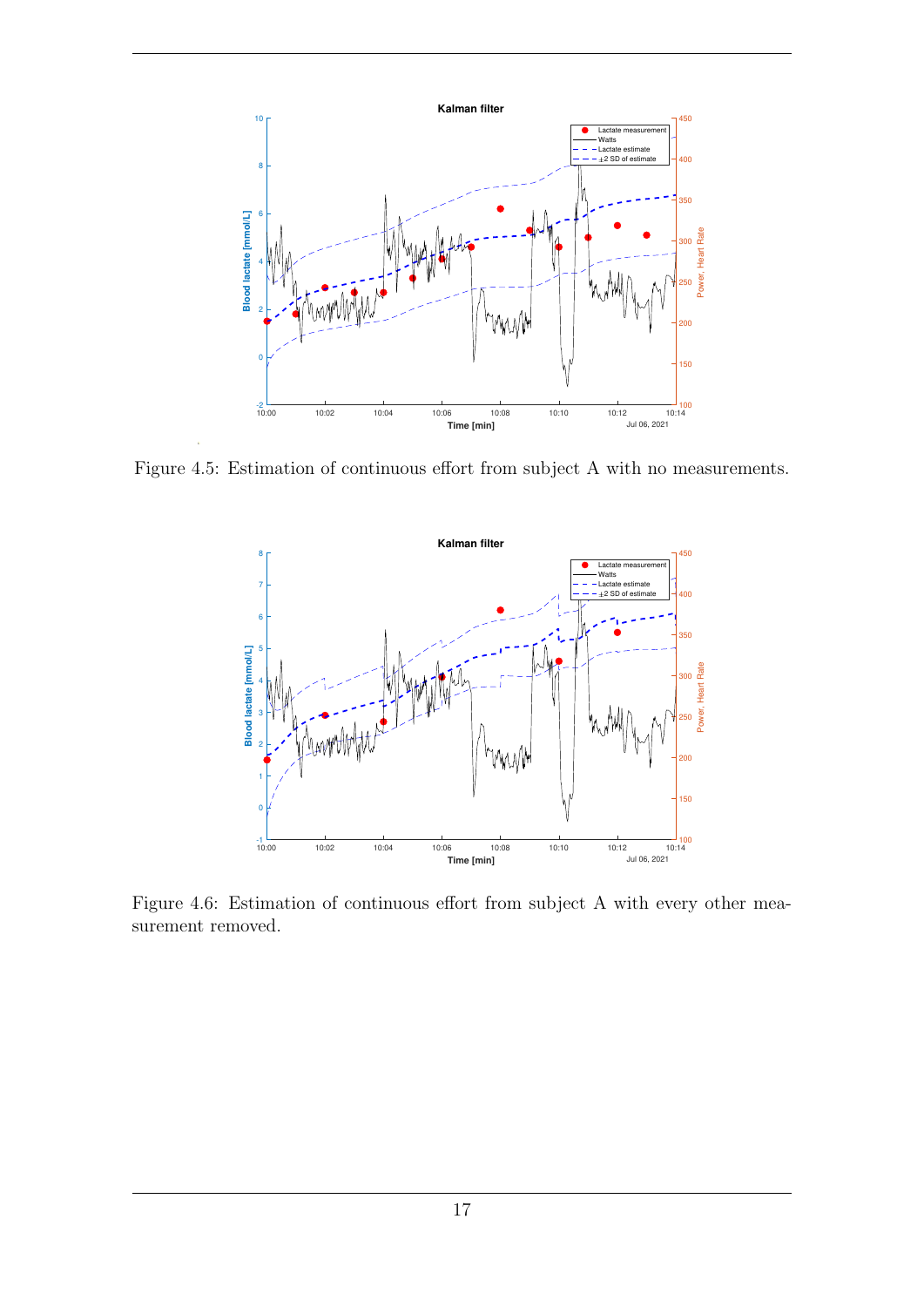

Figure 4.7: Estimation of continuous effort from subject B with all measurements available.



Figure 4.8: Estimation of continuous effort from subject B with no measurements.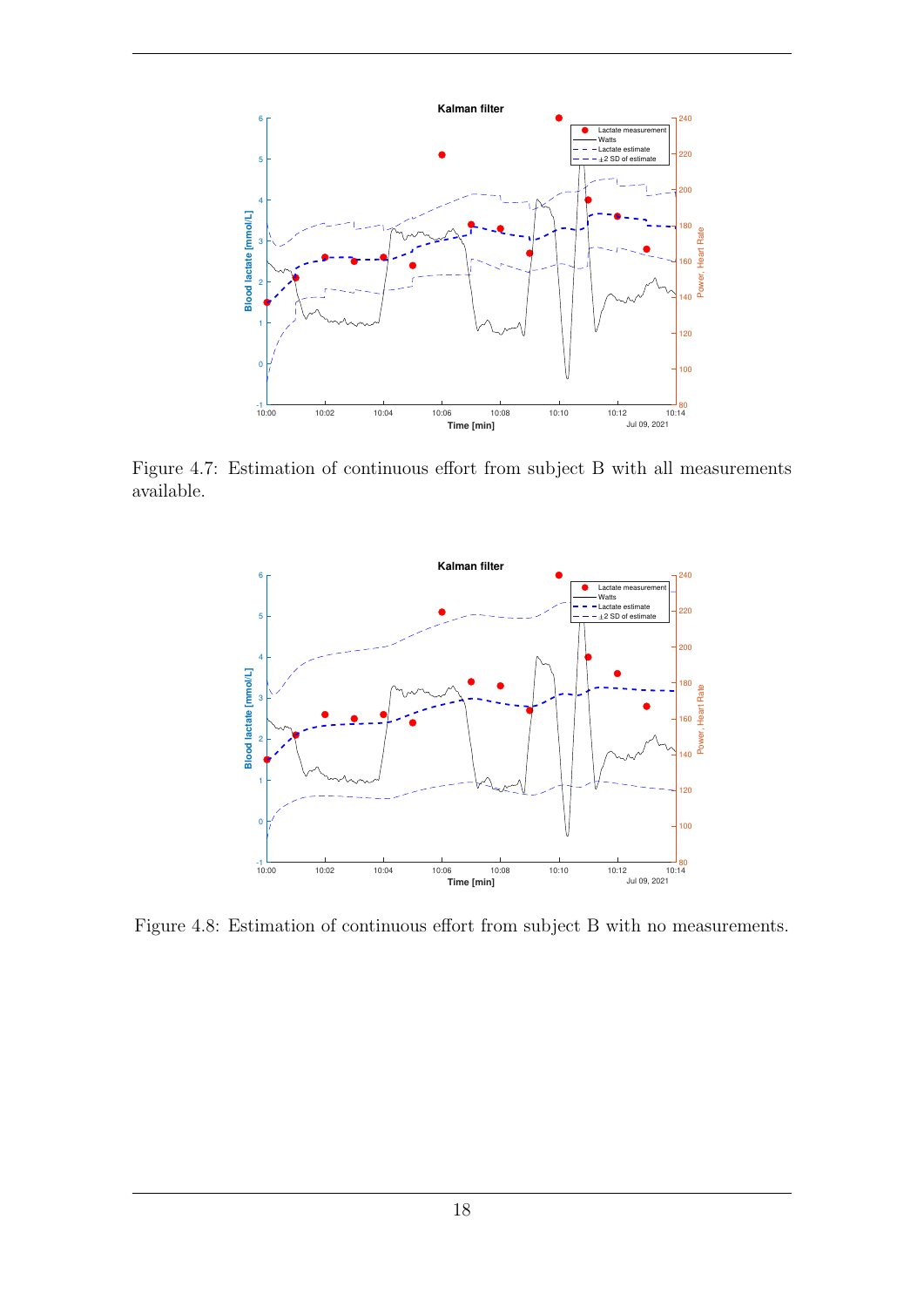

Figure 4.9: Estimation of continuous effort from subject B with every other measurement removed.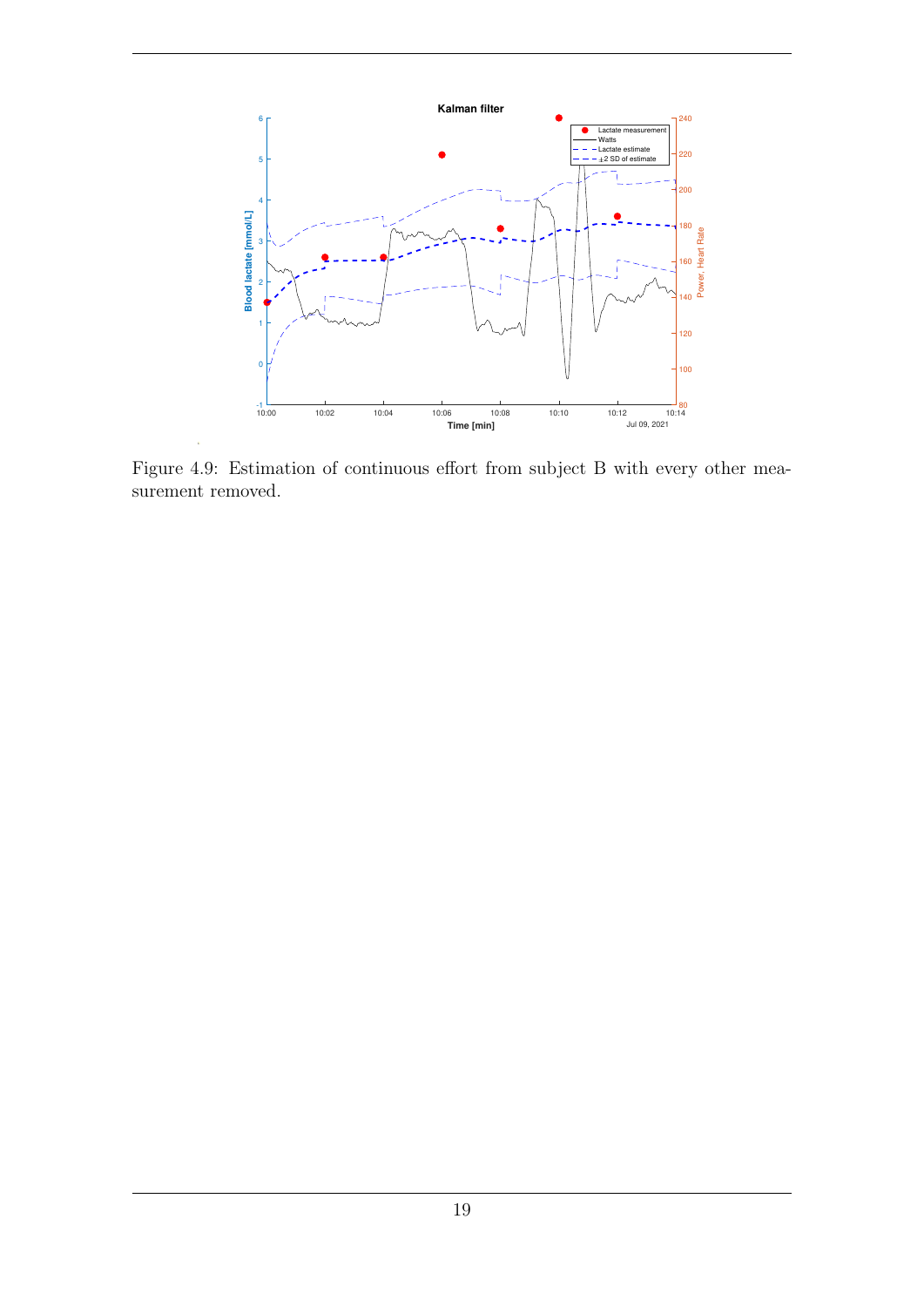## Chapter 5

## Discussion

### 5.1 Data gathering

#### 5.1.1 Design of test protocols

The choice of test protocols was done to try to capture different sides of each test subjects physiology. A 3x6 minute interval at 90% of the anaerobic threshold should stabilize at a lactate concentration which is sustainable. This intensity is relevant for longer endurance events that lasts for hours. A  $10x2$  minute interval at  $110\%$ of AT tried to elicit the cumulative fatigue of exercising at intensities above the anaerobic threshold for prolonged periods of time. Lastly the continuous bout on the third testing day was meant to simulate a race condition where the intensity is ever-changing and meant to be used as a validation data set for the estimator.

#### 5.1.2 Reliability of lactate measurements

When following the correct procedure, with nothing going wrong the accuracy of a handheld lactate analyzer such as the Lactate pro 2 can be quite high[1]. However some samples may become contaminated and thus yielding wildly inaccurate measurements. This duality between great accuracy on one hand and great inaccuracy on the other hand creates issues when Kalman filtering. These issues are somewhat mitigated through the use of RPE and outlier detection, but nonetheless creates a problem as it may be hard to classify weather the lactate concentration is rising more rapidly than what the model predicts or if there is a bad measurement.

#### 5.1.3 Sample size

A sample size of two is not a large sample size when developing physiological models. Each subject's lactate concentration was only measured about 50 times each over the course of three days, leaving only a little over 100 data points as the data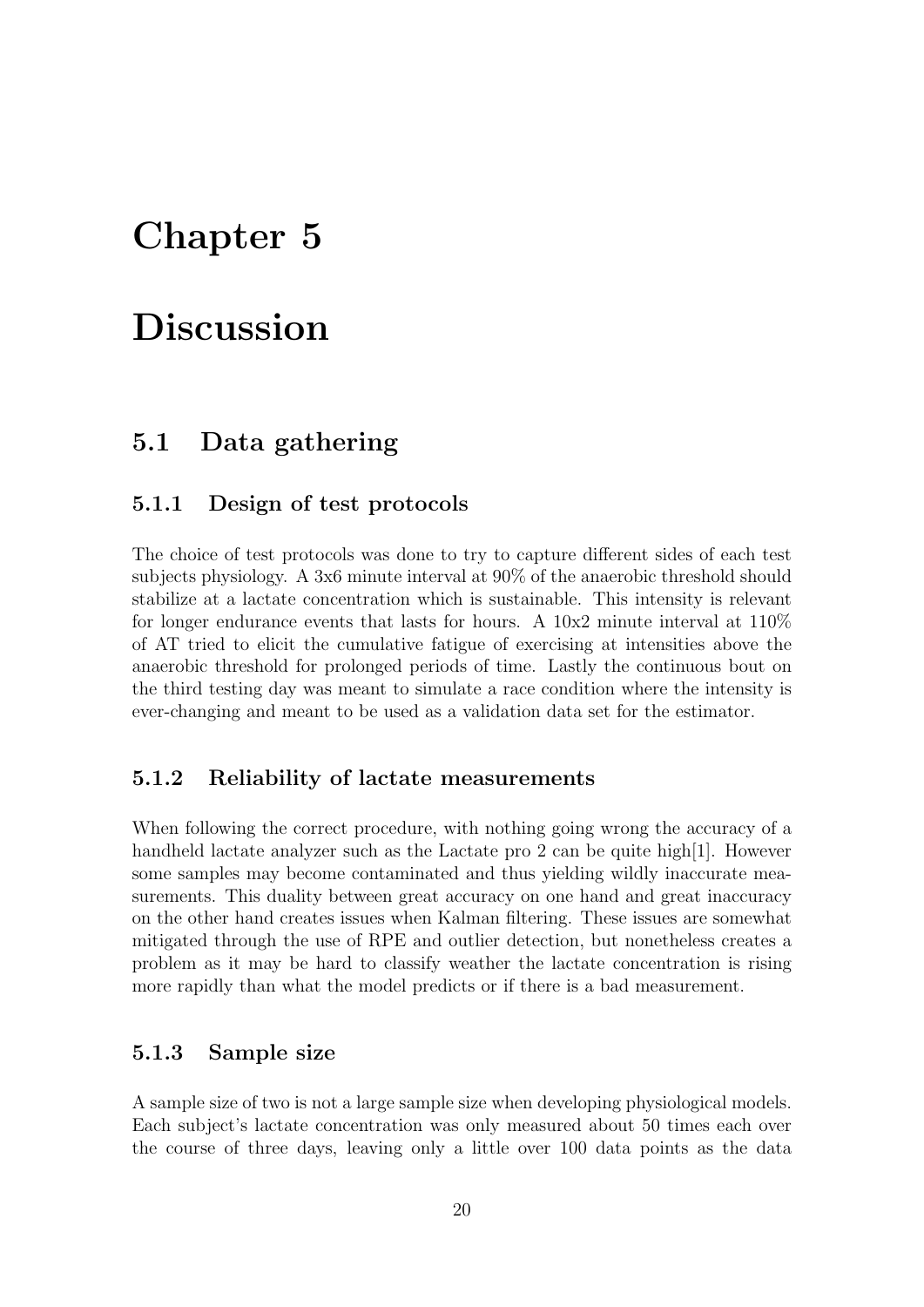basis for developing a model. Naturally a large sample size with more testing days and a higher amount of test data would vastly improve confidence in any models developed. It would also ease the issues regarding reliability of the measurements as more measurements would lessen the penalty of removing bad measurements

### 5.1.4 Intensity control

The goal of intensity control of the intervals where for the intensity to be equal between subjects. To control the intensity the external power was used and subjects where asked to hold the power measurement at the desired power. The power was normalized between subjects by determining their anaerobic threshold and then prescribing intervals based on percentages of the subjects AT. When looking at Table 4.1 and Table 4.2 subject B's AT was set to only the second step of subjects B AT test. This is less than the three steps that is recommended by Olympiatoppen [6]. The 20 watt steps also reduces the precision when the end AT is lower than subject A's. Thus the intensity, at least the reported RPE, was higher for subject A.

### 5.2 Estimation

### 5.2.1 Accuracy

In Table 4.9 the mean square error (MSE) for subject A is lower than for subject B for all three situations with different availability of measurements. However when manually assessing Figure 4.4 and Figure 4.7 it is not as clear cut which subject has better estimation performance. The two outliers in the data set from subject B's third day likely causes the MSE to increase, but these two measurements are most likely to be erroneous due to some external contamination.

### 5.3 Conclusions

It hard to conclude with any amount of certainty weather or not the estimator is able to achieve what it set out to do. Both because of a lacking data foundation, but also due to the nature of uncertainty in handheld lactate analyzers that runs an inherent risk of contamination.

### 5.4 Further work

For further work a larger and more comprehensive data gathering process should take place. For development of broadly applicable and reliable models a larger groundwork of data is required. A data set which includes some sets that have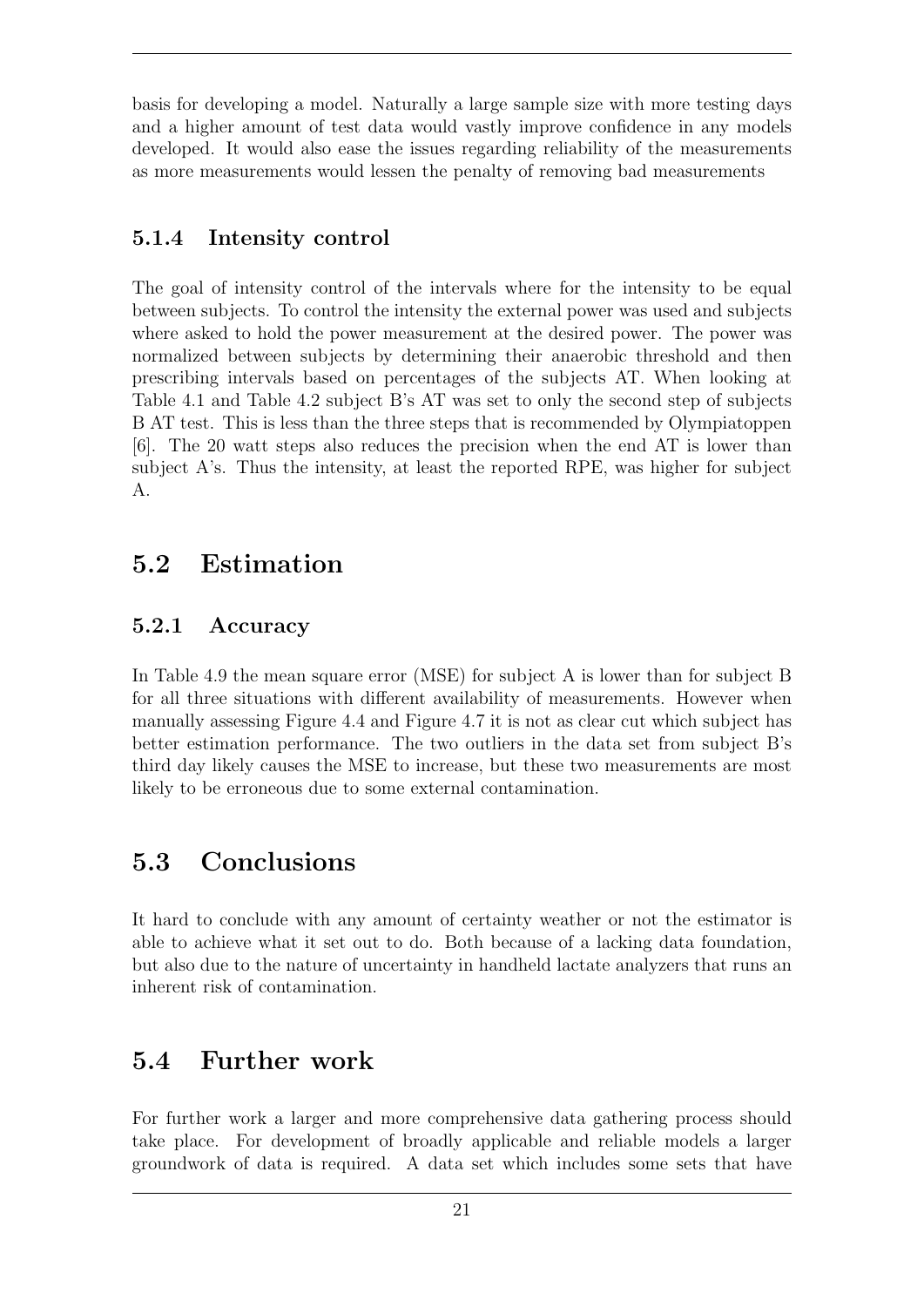such accuracy and reliability that they can be considered ground truth would make development and validation of estimators easier. Other methods might also yield better results than Kalman filter approach. Incorporating heart rate and RPE more tightly into the estimation process is also something that did not make it into this report, and should definitely be investigated further.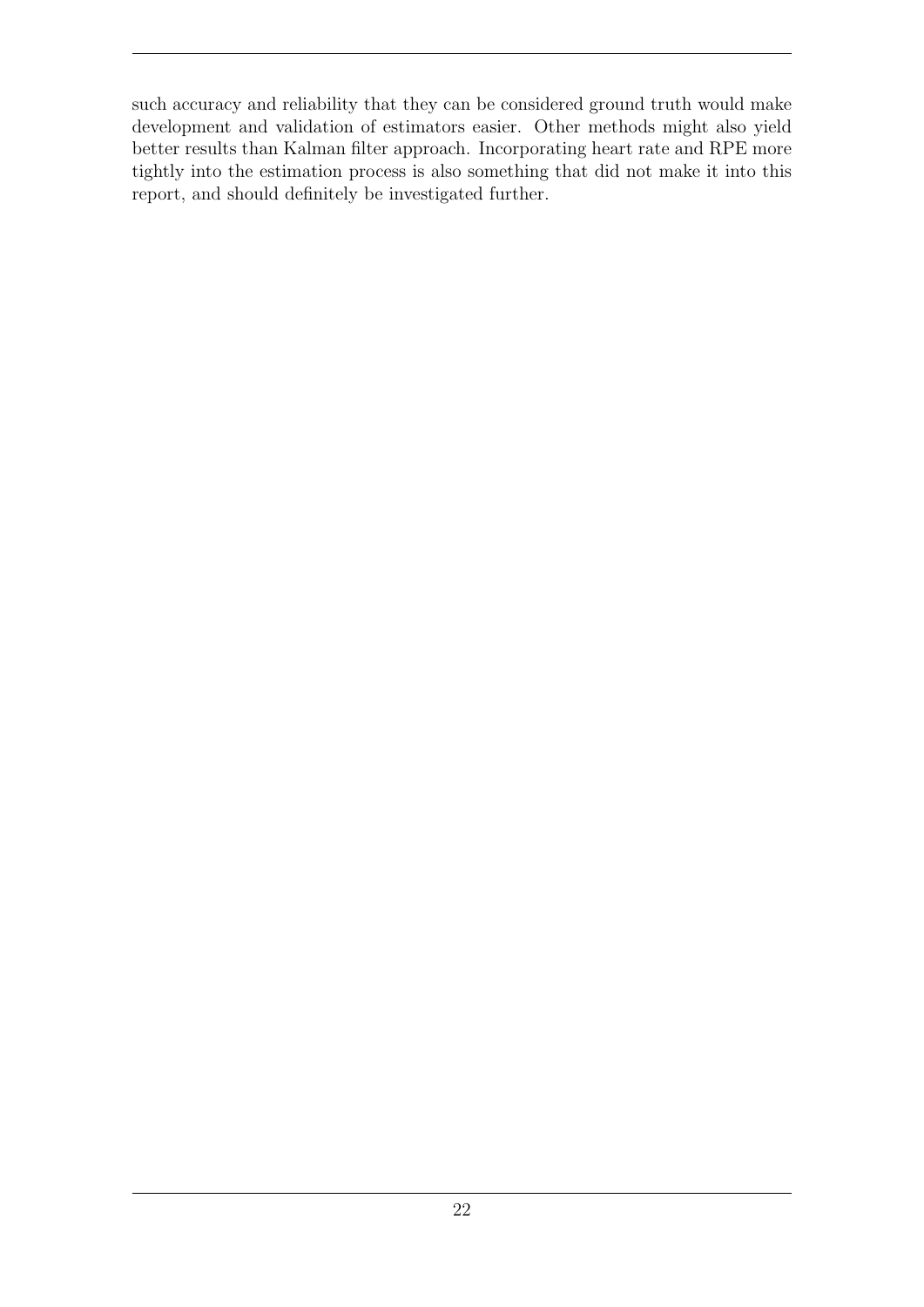## Bibliography

- [1] Jacinta M Bonaventura, Ken Sharpe, Emma Knight, Kate L Fuller, Rebecca K Tanner, and Christopher J Gore. Reliability and accuracy of six hand-held blood lactate analysers. Journal of sports science  $\mathcal{B}$  medicine, 14(1):203, 2015.
- [2] Gunnar AV Borg. Psychophysical bases of perceived exertion. *Medicine*  $\mathscr B$ science in sports  $\mathcal B$  exercise, 1982.
- [3] PETER A Farrell, JACK H Wilmore, EDWARD F Coyle, JOHN E Billing, and DAVID L Costill. Plasma lactate accumulation and distance running performance. Med Sci Sports, 11(4):338–44, 1979.
- [4] LB Gladden. Lactate metabolism: a new paradigm for the third millennium. The Journal of physiology,  $558(1):5-30$ ,  $2004$ .
- [5] Mark Hargreaves and Lawrence L Spriet. Skeletal muscle energy metabolism during exercise. Nature Metabolism, 2(9):817–828, 2020.
- [6] Erlend Hem and Svein Leirstein. Testing av utholdenhet.  $Un$ known, Unknown. URL [https://olympiatoppen.no/fag/utholdenhet/](https://olympiatoppen.no/fag/utholdenhet/testlaboratoriet/tester/media3223.media) [testlaboratoriet/tester/media3223.media](https://olympiatoppen.no/fag/utholdenhet/testlaboratoriet/tester/media3223.media).
- [7] William E Huckabee et al. Relationships of pyruvate and lactate during anaerobic metabolism. i. effects of infusion of pyruvate or glucose and of hyperventilation. The Journal of clinical investigation, 37(2):244–254, 1958.
- [8] Rudolf Kalman. On the general theory of control systems. IRE Transactions on Automatic Control, 4(3):110–110, 1959.
- [9] Alois Mader. Glycolysis and oxidative phosphorylation as a function of cytosolic phosphorylation state and power output of the muscle cell. European journal of applied physiology, 88:317–38, 02 2003. doi: 10.1007/s00421-002-0676-3.
- [10] MATLAB. version 9.10.0 (R2021a). The MathWorks Inc., Natick, Massachusetts, 2021.
- [11] John F Moxnes and Øyvind Sandbakk. The kinetics of lactate production and removal during whole-body exercise. Theoretical Biology and Medical Modelling, 9(1):7, 2012.
- [12] EV Newman, D Bo Dill, HT Edwards, and FA Webster. The rate of lactic acid removal in exercise. American Journal of Physiology-Legacy Content, 118(3): 457–462, 1937.